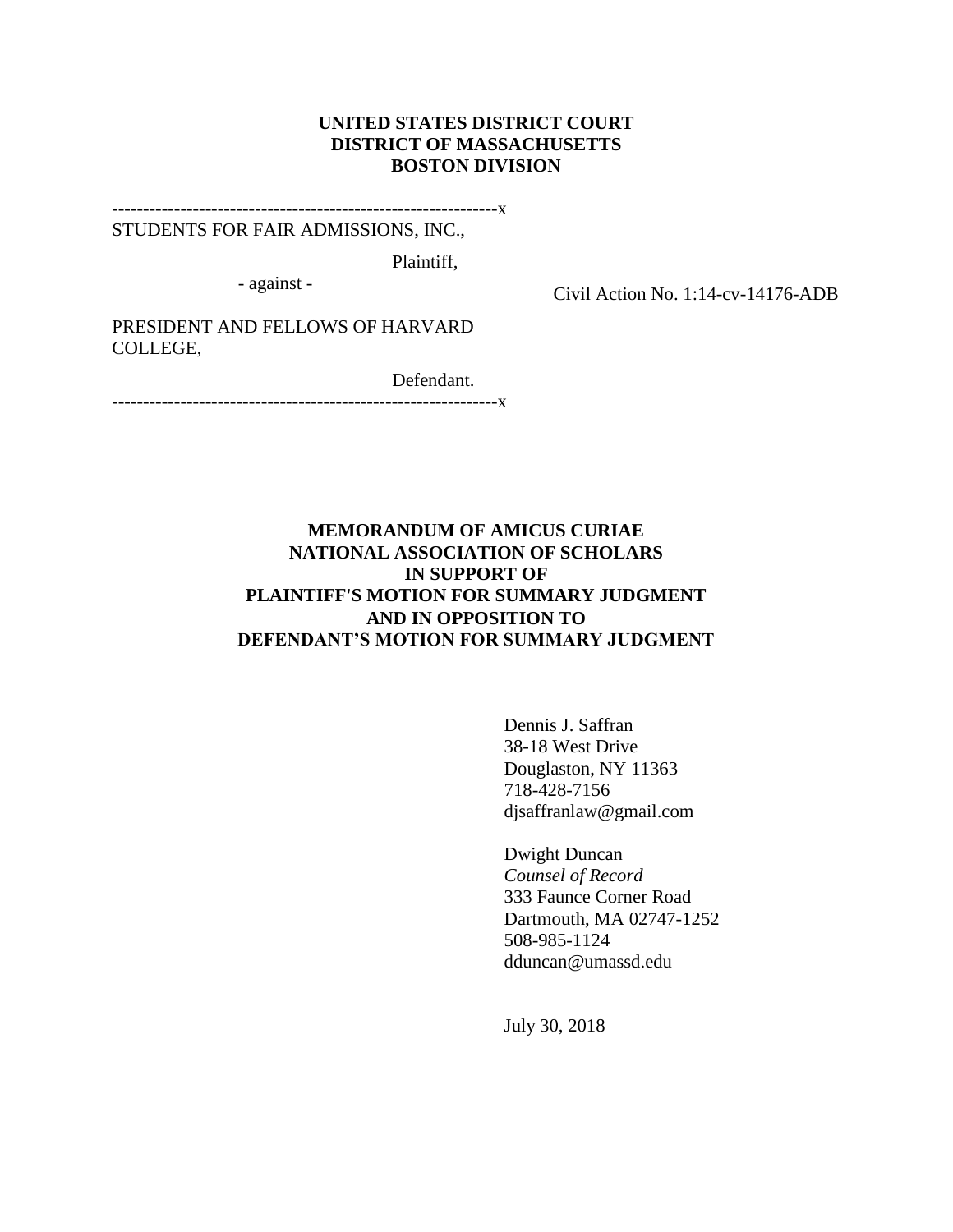| A.        | Statistical Evidence Establishes a Significant Possibility That Harvard's<br>Admissions Policies are Motivated by Prejudice or Stereotype, Thus Entitling                                                                          |  |
|-----------|------------------------------------------------------------------------------------------------------------------------------------------------------------------------------------------------------------------------------------|--|
|           | Studies by Both the Plaintiff and Harvard Itself Document This 4<br>1.                                                                                                                                                             |  |
|           | 2.                                                                                                                                                                                                                                 |  |
| <b>B.</b> | Historical Evidence That Harvard's "Holistic" Admissions Policies Were<br>Instituted to Exclude Jews, and are Now Applied to Asians in the Same Way and<br>for the Same Reasons, Buttresses the Conclusion That These Policies are |  |
| C.        | Anecdotal Evidence of Biased and Stereotypical Views About Asian Students                                                                                                                                                          |  |
|           |                                                                                                                                                                                                                                    |  |

## **TABLE OF CONTENTS**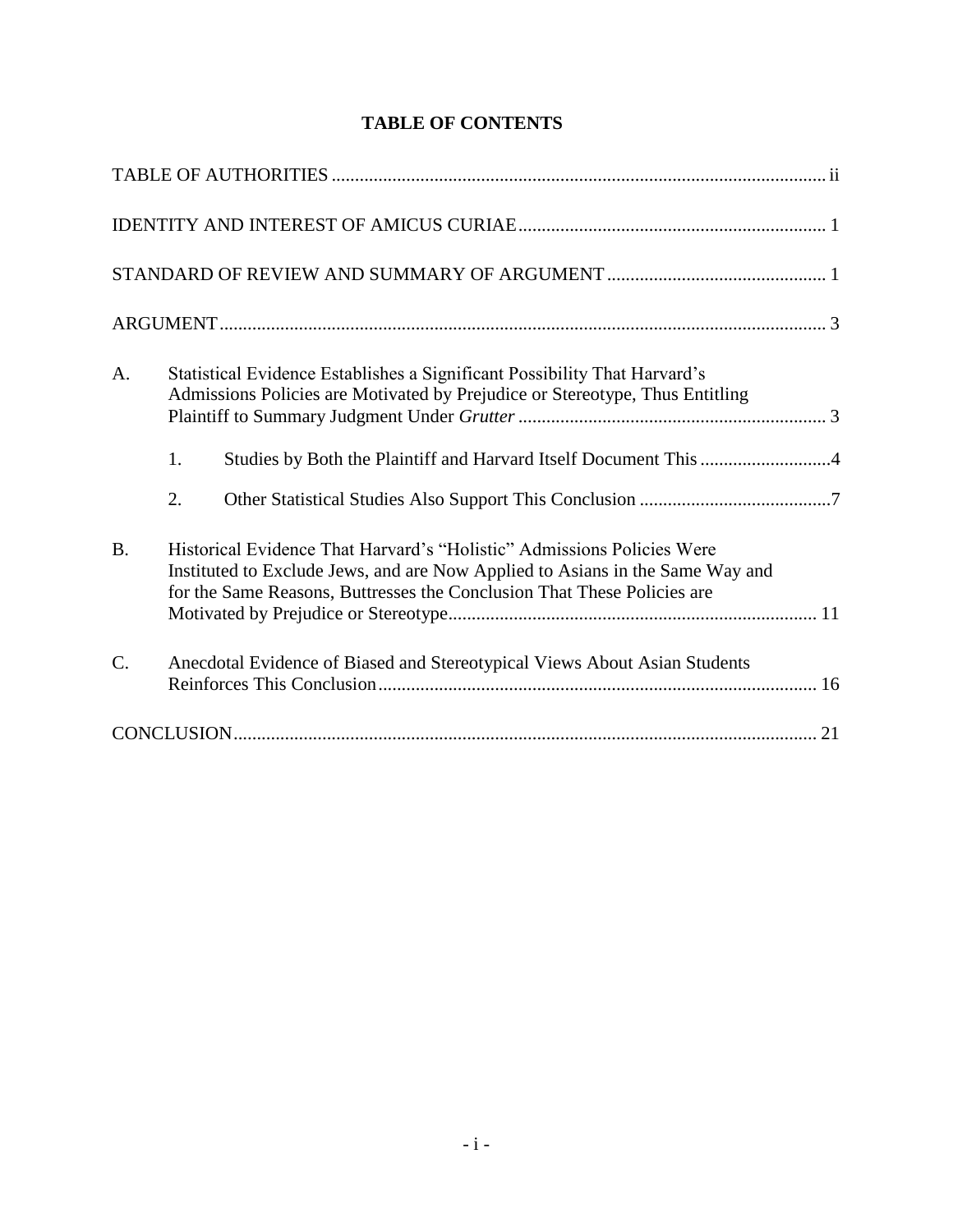# **TABLE OF AUTHORITIES**

## <span id="page-2-0"></span>**Cases**

| Village of Arlington Heights v. Metropolitan Housing Development Corp., |  |
|-------------------------------------------------------------------------|--|
|                                                                         |  |

## **Statutes and Rules**

## **Other Authorities**

| Alan M. Dershowitz & Laura Hanft, Affirmative Action and the Harvard College<br>Diversity Discretion Model: Paradigm or Pretext?, 1 Cardozo L. Rev. 379 (1979)  12                                                    |  |
|-----------------------------------------------------------------------------------------------------------------------------------------------------------------------------------------------------------------------|--|
| Althea Nagai, Center for Equal Opportunity, Too Many Asian Americans: Affirmative<br>Discrimination in Elite College Admissions (2018),<br>http://www.ceousa.org/attachments/article/1209/AN.Too%20Many%20AsianAms.Fi |  |
| Colleen Walsh, Faust Issues Clarion Call to Fight Racism, The Harvard Gazette (Aug.<br>30, 2017), https://news.harvard.edu/gazette/story/2017/08/harvard-president-issues-                                            |  |
| Daniel Golden, <i>The Price of Admission: How America's Ruling Class Buys Its Way into</i>                                                                                                                            |  |
| Dennis Saffran, Fewer Asians Need Apply, City J., Winter 2016 at 38, https://www.city-                                                                                                                                |  |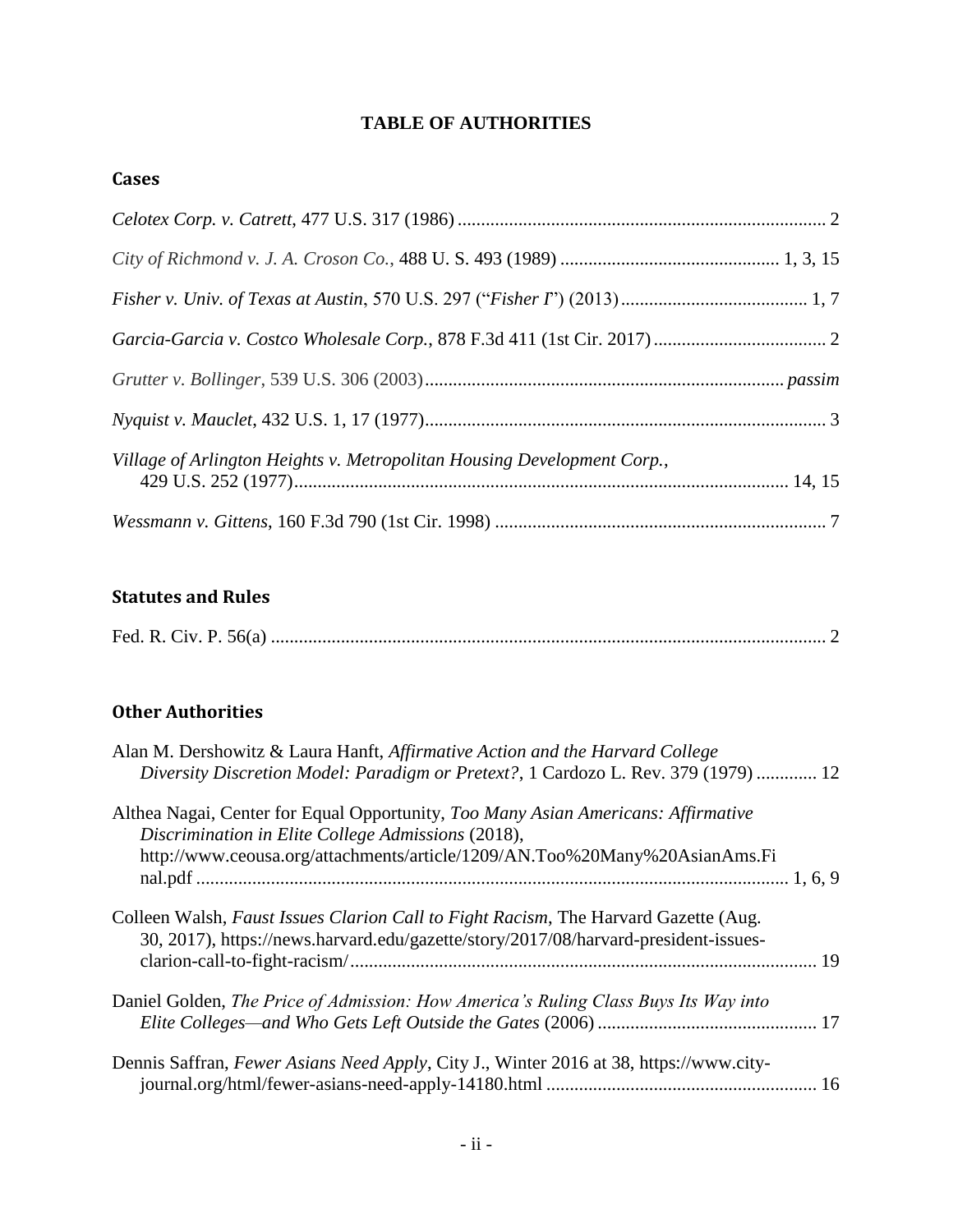| Gustavo López et al., Pew Research Center, Key Facts About Asian Americans, a Diverse<br>and Growing Population (2017), http://www.pewresearch.org/fact-                                                                                                                                        |
|-------------------------------------------------------------------------------------------------------------------------------------------------------------------------------------------------------------------------------------------------------------------------------------------------|
| Jerome Karabel, The Chosen: The Hidden History of Admission and Exclusion at                                                                                                                                                                                                                    |
| National Center for Education Statistics, <i>Youth Indicators 2011</i> Table 2 (2012),                                                                                                                                                                                                          |
| Ron Unz, The Myth of American Meritocracy: How corrupt are Ivy League admissions?,<br>The American Conservative, Dec. 2012, at 14,<br>http://theamericanconservative.com/pdf/The%20Myth%20of%20American%20Merit<br>ocracy-Unz.pdf; http://www.theamericanconservative.com/articles/the-myth-of- |
| Tania deLuzuriaga, Report Issued on Inclusion, Belonging, The Harvard Gazette (Mar.<br>27, 2018), https://news.harvard.edu/gazette/story/2018/03/harvard-issues-task-force-                                                                                                                     |
| Thomas Espenshade & Alexandra Radford, No Longer Separate, Not Yet Equal:                                                                                                                                                                                                                       |
| Thomas J. Espenshade & Chang Y. Chung, The Opportunity Cost of Admission                                                                                                                                                                                                                        |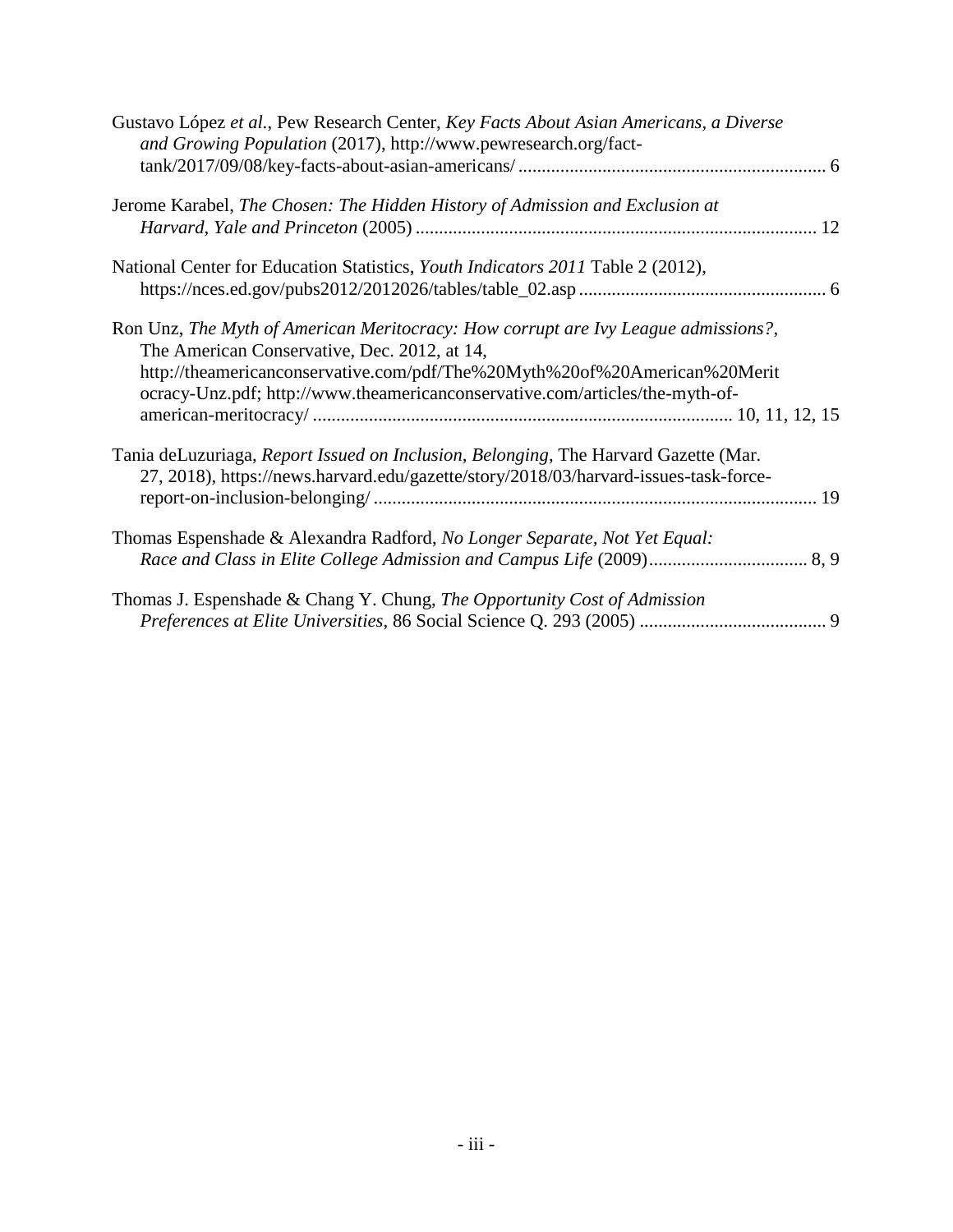#### <span id="page-4-0"></span>**IDENTITY AND INTEREST OF AMICUS CURIAE**

Amicus Curiae National Association of Scholars ("NAS") is an independent membership association of academics working to foster intellectual freedom and to sustain the tradition of reasoned scholarship and civil debate in America's colleges and universities. NAS supports intellectual integrity in the curriculum, in the classroom, and across the campus. As a group comprised of professors, graduate students, administrators, and trustees, NAS is intimately familiar with the concerns relevant to this case. It is dedicated to the principle of individual merit and opposes race, sex, and other group preferences. NAS joined an *amicus* brief to the United States Supreme Court supporting this position in *Fisher v. Univ. of Texas at Austin*, 570 U.S. 297 (2013). More recently, NAS member Althea Nagai, Ph.D., published *Too Many Asian Americans: Affirmative Discrimination in Elite College Admissions* (Center for Equal Opportunity,  $2018$ <sup>1</sup>, documenting discrimination by the defendant and other prestigious colleges and universities against Asian applicants.

#### **STANDARD OF REVIEW AND SUMMARY OF ARGUMENT**

<span id="page-4-1"></span>The Supreme Court has held, in two of its leading cases concerning racial preferences, that in applying the narrow tailoring test of the strict scrutiny requirement applicable to such a case, a reviewing court must be assured that "the means chosen 'fit' th[e] compelling goal so closely that **there is little or no possibility that the motive for the classification was illegitimate racial prejudice or stereotype**." *Grutter v. Bollinger*, 539 U.S. 306, 333 (2003) (quoting *City of Richmond v. J. A. Croson Co.*, 488 U. S. 469, 493 (1989) (plurality opinion)) (emphasis added). The rule that summary judgment is only appropriate when "there is no genuine dispute

<sup>&</sup>lt;sup>1</sup> http://www.ceousa.org/attachments/article/1209/AN.Too%20Many%20AsianAms.Final.pdf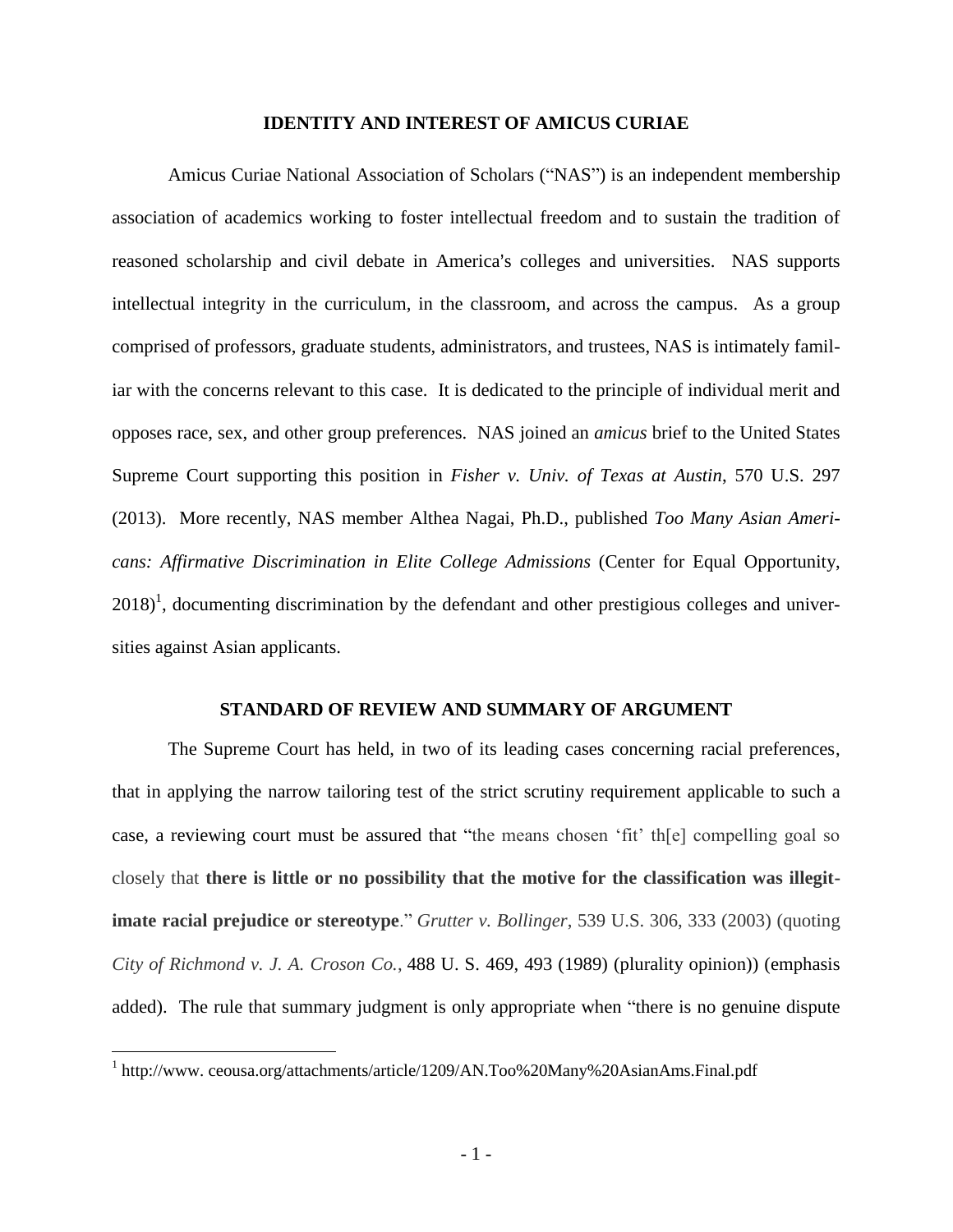as to any material fact," *Celotex Corp. v. Catrett*, 477 U.S. 317, 322 (1986); *Garcia-Garcia v. Costco Wholesale Corp.*, 878 F.3d 411, 417 (1st Cir. 2017); Fed. R. Civ. P. 56(a), must be read together with this substantive rule defining what the material issue is in this case. That issue is not whether the record establishes **conclusively** that Harvard's admission policies are motivated by prejudice or stereotyping, but whether it establishes that there is **little or no possibility** that they are.

The public record alone in this case, even without regard to the sealed evidence unavailable to NAS, leaves no genuine dispute that the plaintiff has more than met this standard. This record is replete with evidence of a de facto Asian quota startlingly similar to the one that Harvard once imposed on Jews; of impermissible racial proportionality, or "balancing," in admissions; and of biased views about the personal characteristics of Asian applicants. This evidence is corroborated by other statistical studies and anecdotal accounts strongly suggesting that admissions officials at Harvard and other elite colleges are consciously or unconsciously prejudiced against Asian applicants based on a stereotypical view of Asian students as uninteresting, uncreative and one-dimensional. It is further corroborated by the indisputable historical evidence that the "holistic" admissions system which Harvard defends here was originally instituted to exclude Jewish students who were stereotyped in much the same way that Asian-Americans are today.

In light of all this, no reasonable observer could conclude that "there is little or no possibility" that "the means chosen" by Harvard to achieve its purported educational goal of racial diversity were in fact motivated at least in part by "prejudice or stereotype" about one racial group. Therefore, under *Grutter* Harvard's admissions policies are not narrowly tailored to "closely fit" its goal, and plaintiff is entitled to judgment as a matter of law.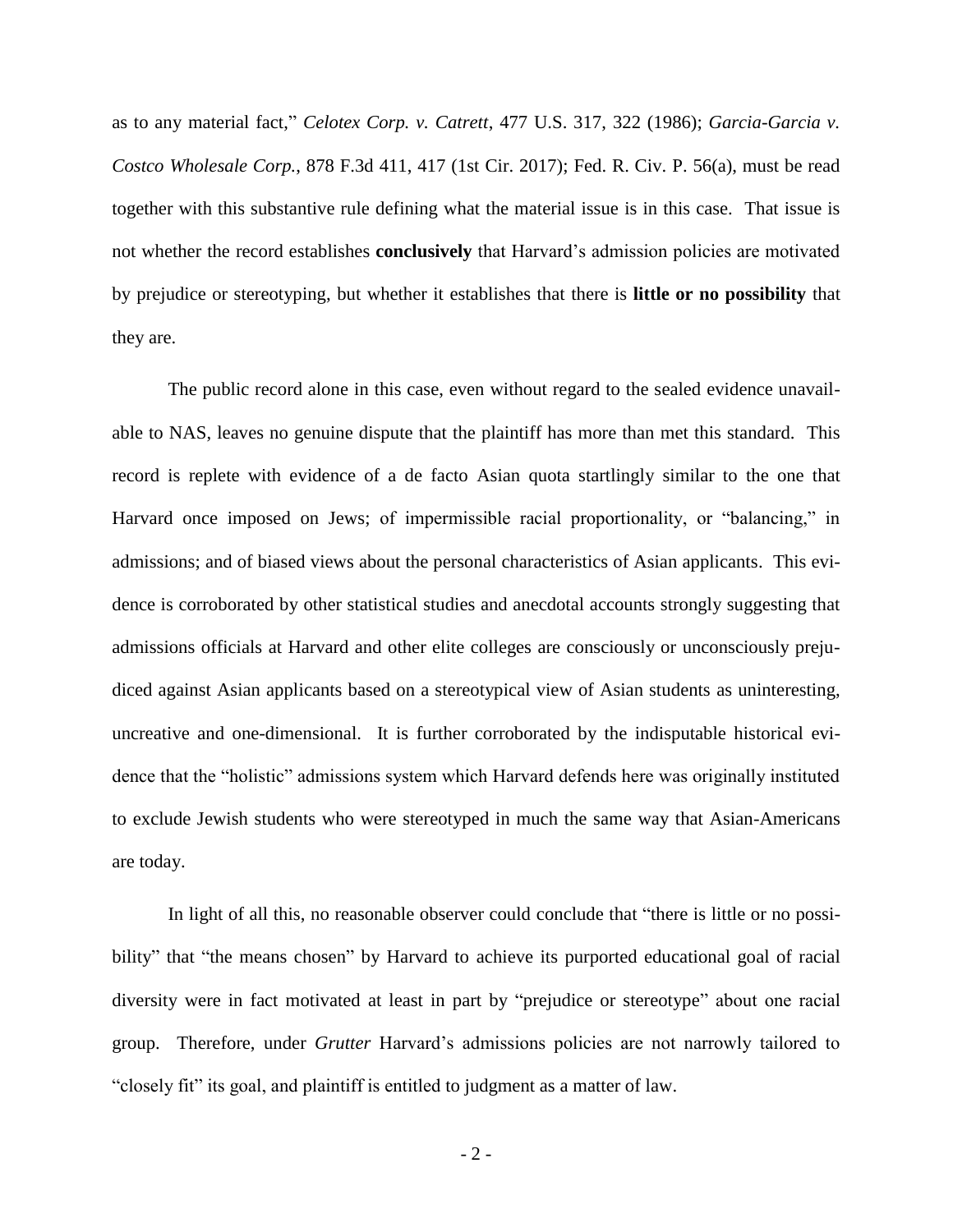#### **ARGUMENT**

## <span id="page-6-1"></span><span id="page-6-0"></span>**A. Statistical Evidence Establishes a Significant Possibility That Harvard's Admissions Policies are Motivated by Prejudice or Stereotype, Thus Entitling Plaintiff to Summary Judgment Under** *Grutter*

Both the publicly available evidence in this case, and other statistical studies of the admissions records of Harvard and similar colleges and universities vis-a-vis Asian-Americans, strongly suggests that Harvard either intentionally discriminates against Asian applicants and/or engages in prohibited racial balancing that disparately burdens Asian students. Regardless of whether this evidence proves, at this stage, that Harvard has in fact discriminated against Asian-Americans, it clearly establishes beyond any genuine dispute that there is more than a small possibility that it has. Thus, under the *Grutter* strict scrutiny standard requiring that there be "little or no possibility" that a policy disproportionately burdening and benefitting different racial groups was motivated by "illegitimate racial prejudice or stereotype," plaintiff is entitled to summary judgment. $2$ 

Further, as discussed in Sections B and C *infra*, this conclusion is buttressed by anecdotal evidence of prejudicial and stereotyped views of Asian-American students held by admissions officials and other administrators at Harvard and similar schools, and by the striking historical parallels between Harvard's treatment of Asians today and of Jews in the 1920's through the 1940's.

<sup>2</sup> The cases in which the Court articulated this standard, *Grutter* and *City of Richmond v. J. A. Croson Co.*, *supra*, of course involved challenges to racial preferences and set-asides by white plaintiffs, thus establishing that even in such cases strict scrutiny requires that there be no significant chance that the racial preference was motivated by prejudice towards or stereotyping about the white majority. This rule should be applied even more stringently where, as here, and as is becoming increasingly common in our increasingly multi-racial society, the brunt of ostensibly benign racial favoritism falls on a group that is itself a racial minority that has historically faced discrimination. *Cf, Nyquist v. Mauclet*, 432 U.S. 1, 17 (1977) (Rehnquist, J., dissenting) ("Orientals" an example of a "discrete and insular minority" subject to heightened protection under Court's equal protection jurisprudence).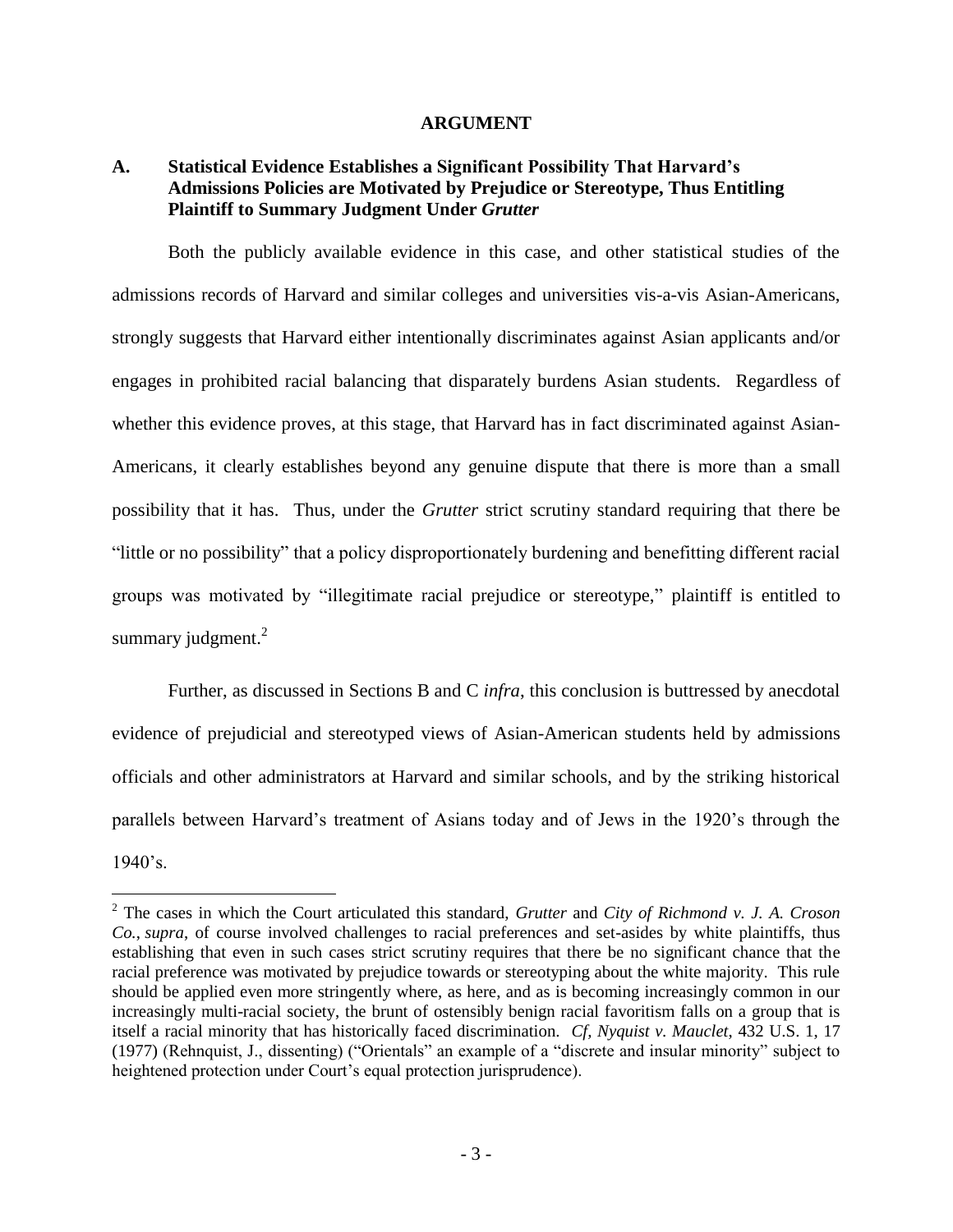#### **1. Studies by Both the Plaintiff and Harvard Itself Document This**

<span id="page-7-0"></span>As plaintiff recounts in detail in its memorandum in support of its motion, both its expert consultant, Professor Peter Arcidiacono of Duke University, and, notably, Harvard's own internal investigation, document clear statistical patterns of discrimination against Asian applicants.

Asian-Americans consistently receive the lowest "personal rating"<sup>3</sup> of any racial group from admissions officials in Cambridge, who have not met them, even though the local alumni interviewers who actually do interact with them face-to-face rank them similarly to whites and somewhat higher than African-Americans and Hispanics. Pl's Mem at 7-9, 30; Pl's Statement of Undisputed Material Facts ("Pl's SMF")  $\P$  606-616 & Tables 4.1R and 5.6R. A similar discrepancy is found in the "overall rating" of applicants, which is not merely a formulaic compilation of the personal rating and the more objective academic rankings, but rather is itself a purely subjective measure. Pl's SMF  $\parallel$  99. Among the most academically competitive applicants, Asians receive significantly lower overall ratings from admissions officials than do whites, African-Americans and Hispanics, but alumni interviewers rank them similarly to those in other racial groups, Pl's Mem. at 9; Pl's SMF ¶¶ 624-628 & Table 5.7R.

This discrimination is reflected in the admission rates for those in different racial groups. Analyzing Harvard's own data obtained in discovery, Professor Arcidiacono found that the Asian-American admission rate was below the total admission rate, and below the admission

 $3$  As discussed by the plaintiff, the personal rating is a completely subjective and vague measure variously described by different Harvard officials as potentially including such impressions as whether a student has good "human qualities," a "positive personality," and character traits such as "likability," "helpfulness," "courage" and "kindness," and is generally an "attractive person to be with," "widely respected" and a "good person" who "others like to be around." Pl's Mem. at 7-8; Pl's SMF ¶ 90.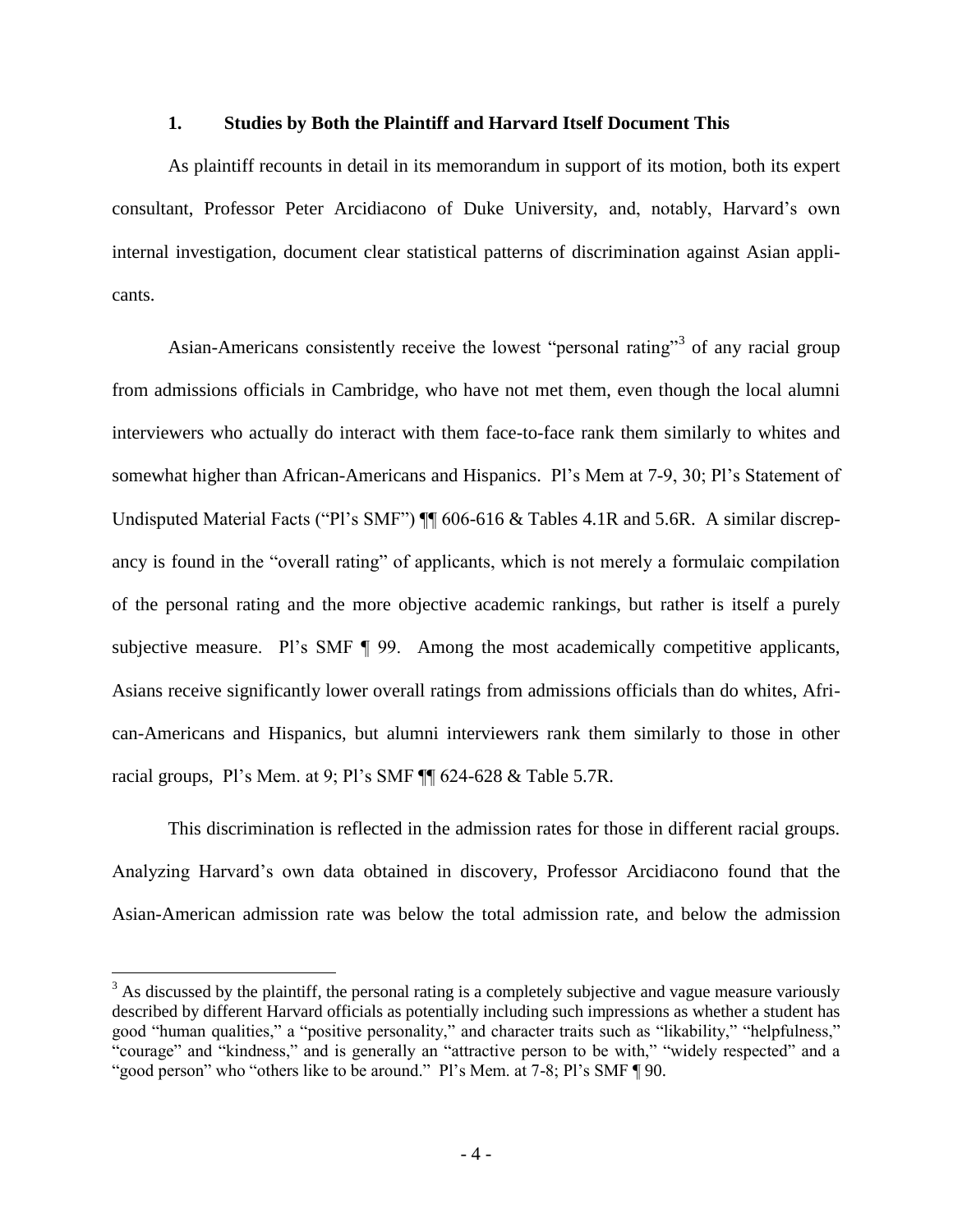<span id="page-8-0"></span>rates for whites and African-Americans, for every year from the Class of 2000 through the Class of 2019, and was below the Hispanic admission rate for eighteen of those twenty years – even though Asians had higher SAT scores than applicants from any other group in each of those years. Pl's SMF ¶¶ 629-633 & Figures 1.1 and 1.2; *see also id.* ¶¶ 638-640 & Table 5.2R (admission rates by race and academic index decile). Harvard's own internal investigation, by its Office of Institutional Research ("OIR"), similarly found that the admission rate for Asians was significantly below that for every other group for the ten years from the Class of 2007 through the Class of 2016. *Id.* ¶¶ 400, 419. Even more strikingly, OIR found that if admissions had been based solely on academic ratings the Asian admission rate would have more than doubled, from less than 8% to more than 17%, and would have been far higher than that of any other racial group. *Id.* ¶ 419.<sup>4</sup>

Given the clear statistical disparity in acceptance rates, it is not surprising that while Asian-Americans make up some 28% of the applicants to Harvard (*see id.* ¶ 634 Table 5.1R) – and over 50% of the applicants with the top academic records (*id.*) – they account for only about 19% of those admitted, *id.* ¶¶ 402, 699-701. By contrast, Professor Arcidiacono found that they would comprise over 50% of admitted students if admission were based on academic accomplishments alone, *id.* ¶ 637. And Harvard's OIR investigation essentially confirmed this finding, determining that Asians would represent 43% of admissions under an "academics only" model.

<sup>&</sup>lt;sup>4</sup> The admission figures for all groups were somewhat lower in Professor Arcidiacono's data than in the OIR data. That is because Prof. Arcidiacono used detailed admissions data disclosed by Harvard for the Classes of 2014 through 2019, Pl's SMF ¶ 582, while OIR analyzed data for the classes of 2007 through 2016, *id.* ¶ 400, and the admissions rates for all groups have declined as applications have increased. This decline is reflected in Prof. Arcidiacono's chart cited above, *id.* ¶ 630 Figure 1.1, which is based on aggregate data disclosed by Harvard for the Classes of 2000 through 2019 (*see id.* ¶ 630). In any event, whether one focuses on the Class 2014-Class 2019 data, the Class 2007-Class 2016 data, or the Class 2000-Class 2019 aggregate data, they all show one consistent pattern of apparent discrimination against Asian-American applicants.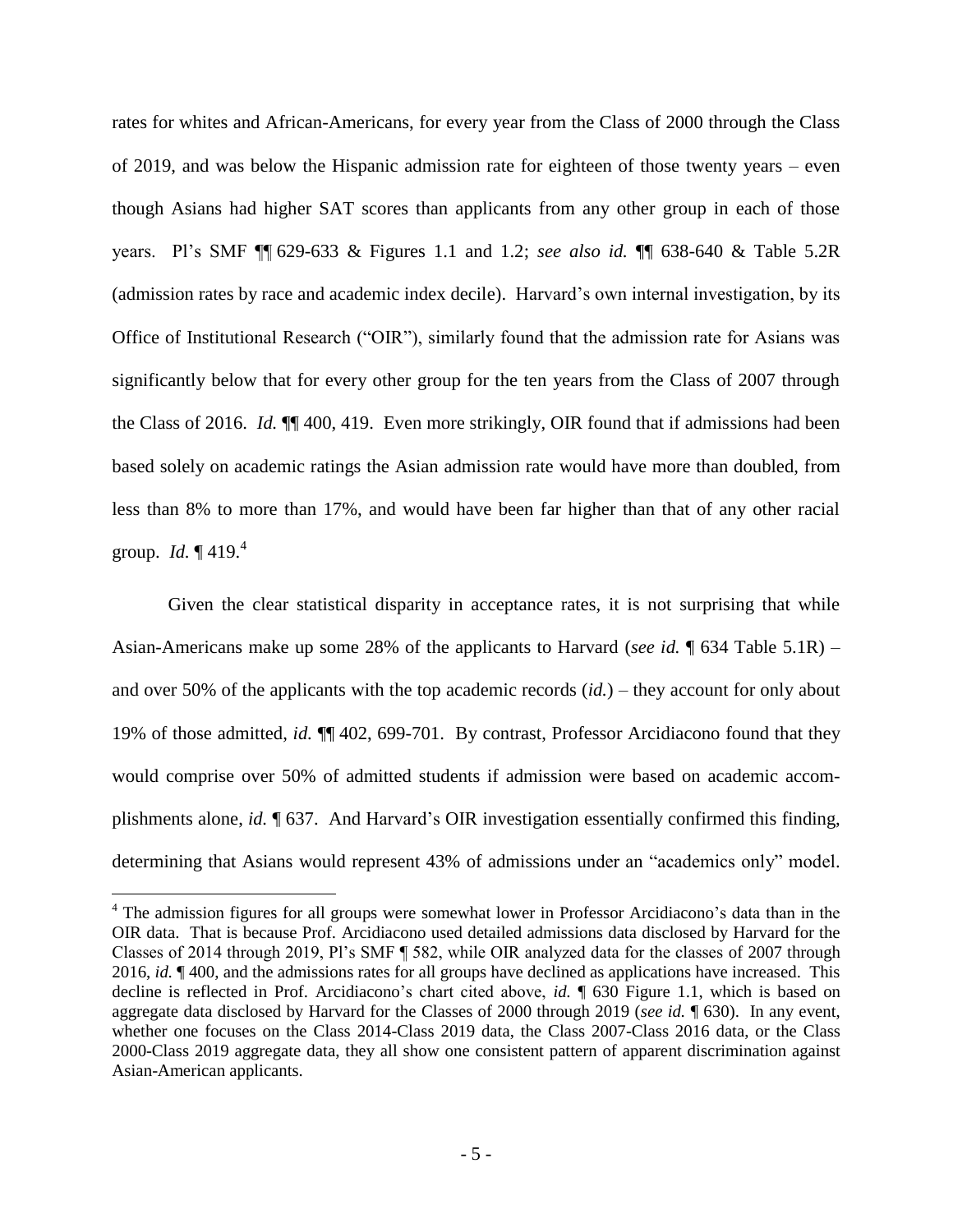Pl's Mem. at 11-12; Pl's SMF ¶ 402. Moreover, OIR found that even adding to this model preferences for recruited athletes, "legacy" preferences for the children of alumni, extracurricular activity ratings – and even the biased personal rating – Asians should still constitute 26% rather than 19% of admitted students. *Id.* ¶¶ 402, 406-413. Thus there is an extremely strong inference of an institutional bias against Asian applicants that is even greater than the bias reflected in the personal rating scores.

This inference is further supported by the striking consistency over time of the Asian-American share of students admitted to Harvard, even while the Asian proportion of the high school age applicant pool was growing substantially. Data obtained from Harvard in discovery shows that the Asian share of the Classes of 2009 through 2018 has remained constantly in the 18% to 21% range. *Id.* ¶¶ 699-701. This stagnancy has occurred at the same time that the Asian population was experiencing "the fastest growth rate of any major racial or ethnic group" in the country. Gustavo López *et al.*, Pew Research Center, *Key Facts About Asian Americans, a Diverse and Growing Population* (2017), http://www.pewresearch.org/fact-tank/2017/09/08/keyfacts-about-asian-americans/.

Indeed, according to Census data, during almost the exact same period between the selection of the Class of 2009 and the selection of the Class of 2018, when Asian admissions remained essentially flat, the Asian high school age cohort (14-to-17-year-old) grew by 27% even though the total national 14-to-17-year-old cohort actually declined by 0.5%. National Center for Education Statistics, *Youth Indicators 2011* Table 2 (2012), https://nces.ed. gov/pubs2012/2012026/tables/table\_02.asp.<sup>5</sup> *See also* Nagai, *supra*, at 6-7 Figures 1 & 2 (expo-

<sup>5</sup> The Census data are for the period 2005 to 2015. The Classes of 2009 and 2018 were admitted in 2005 and 2014 respectively.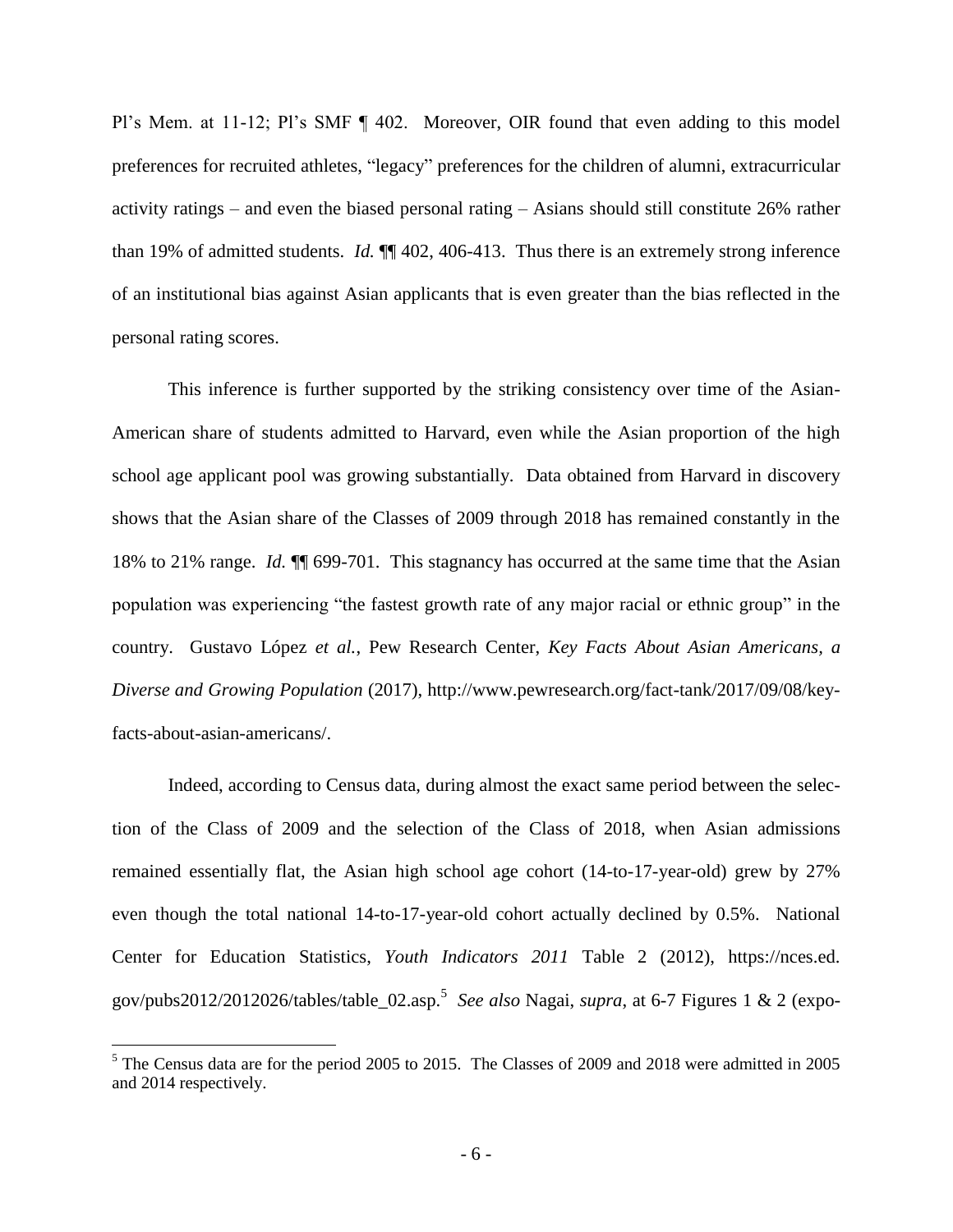nential growth of Asian population and Asian undergraduate population). It is hard to believe that this flatlining of the admission rate of the most academically talented group in Harvard's applicant pool, at the same time that its share of that pool was vastly expanding both absolutely and relative to other groups, does not reflect intentional discrimination.

At the very least it reflects an attempt at "outright racial balancing," which the Supreme Court has declared to be "patently unconstitutional." *Fisher v. Univ. of Texas at Austin*, *supra*, 570 U.S. at 311 ("*Fisher I*") (quoting *Grutter*, 539 U.S. at 330). The percentages of other racial minority groups in Harvard's admitted classes have also remained remarkably constant from year to year, with African-Americans and Hispanics each accounting for between 10% and 12% of the Classes of 2014 through 2017. Pl's SMF ¶ 699. These percentages track almost exactly their proportion of total applicants during this timeframe (African-Americans 11.0%, Hispanics 12.6%). *See id.* ¶ 634 Table 5.1R. The First Circuit rejected just such "a scheme of proportional representation" based on the racial breakdown of the applicant pool in *Wessmann v. Gittens*, 160 F.3d 790, 798 (1st Cir. 1998), deeming it "less a means of attaining diversity in any constitutionally relevant sense and more a means for racial balancing." *Id.* Harvard's apparently similar scheme, though tacit rather than explicit as in *Wessmann*, must be rejected here as well.

### **2. Other Statistical Studies Also Support This Conclusion**

<span id="page-10-0"></span>Various scholarly studies of the role of race in the admissions process at Harvard and other elite colleges have reached the same finding as did Professor Arcidiacono and Harvard's own research office – *viz.*, that Asian-Americans are admitted at significantly lower rates than are other racial groups. These corroborating studies reinforce the conclusion that there is more than a "little possibility" that this is motivated by prejudice or stereotyping.

In one of the most well-known studies, two Princeton researchers found that, controlling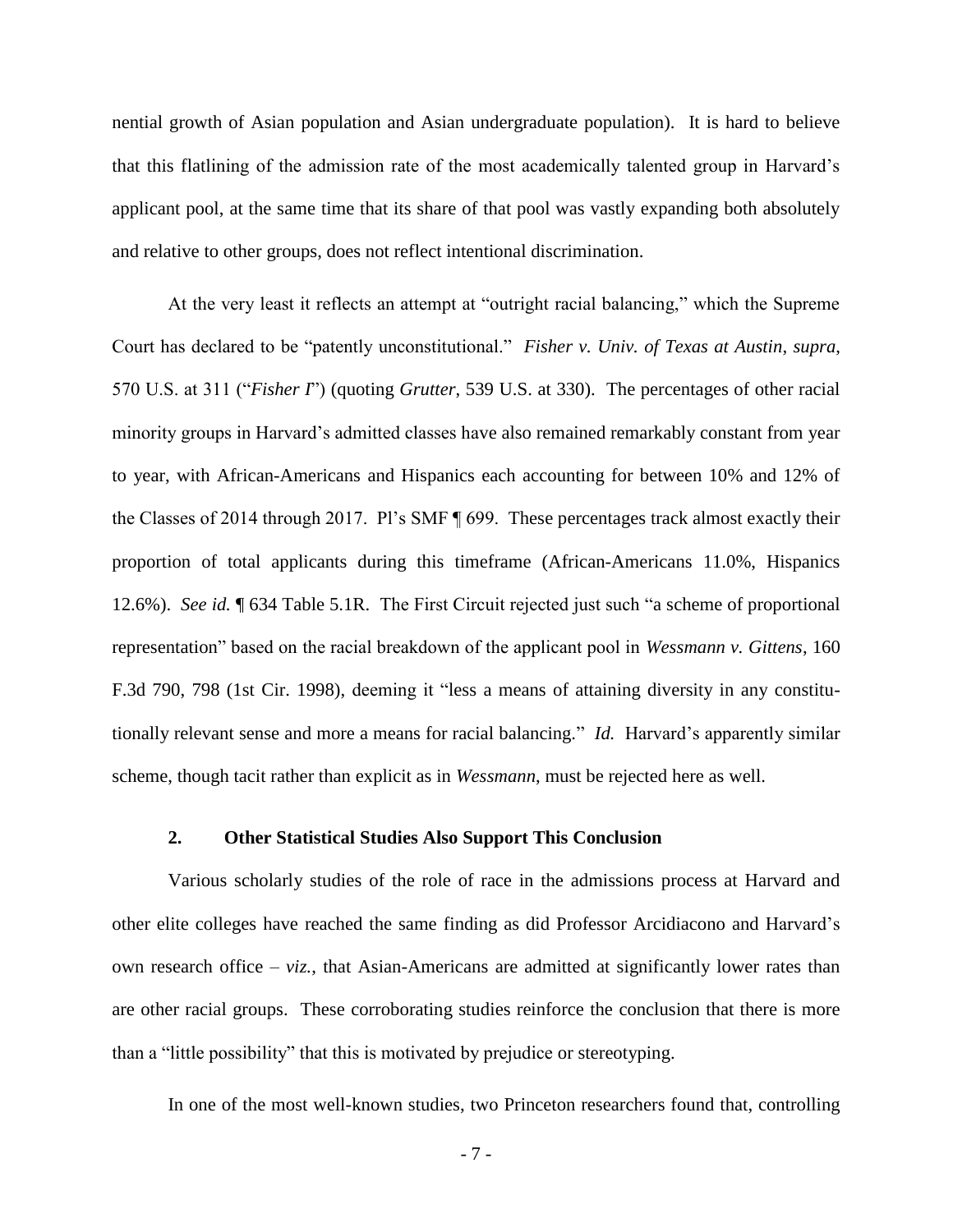for other variables such as academic credentials, Asian students applying to highly selective private colleges faced odds three times as high as similar whites, six times as high as similar Hispanics, and sixteen times as high as similar African-Americans. Thomas Espenshade & Alexandra Radford, *No Longer Separate, Not Yet Equal: Race and Class in Elite College Admission and Campus Life* 84-85 (2009). Asians need SAT scores 140 points higher than whites, 270 points higher than Hispanics and some 450 points higher than blacks (out of 1600 points) to be admitted to these schools. *Id.* at 92-93. In other words, an Asian applicant with an SAT score of 1500 has only the same chance of being accepted as a white student with a 1360, a Latino with a 1230 or an African-American with a 1050. Among candidates in the highest 1400-1600 SAT range, 77% of blacks, 48% of Hispanics, and 40% of whites but only 30% of Asians are admitted. *Id.* at 81.

The Espenshade-Radford book is often cited for its statistics on the rather startling gaps between the admissions odds of Asian and white students on the one hand and of similarly situated African-American and Hispanic students on the other. However, the more important disparity for present purposes is the still sizeable one **between** Asians and whites. As seen, Asian-American applicants are at a significant disadvantage compared to white as well as to other minority applicants. The clear import is that race-conscious admissions policies such as those used at all of these selective institutions are not benign to all racial minorities but actually privilege whites over Asians. Another [study](https://www.princeton.edu/~tje/files/Opportunity%20Cost%20of%20Admission%20Preferences%20Espenshade%20Chung%20June%202005.pdf) by Professor Espenshade confronted this question directly and reached the staggering conclusion that racial preferences for blacks and Latinos at elite colleges come almost entirely at the expense of Asian-Americans rather than whites. He and a colleague found that if affirmative action were eliminated "[n]early four out of every five places . . . not taken by African-American and Hispanic students would be filled by Asians."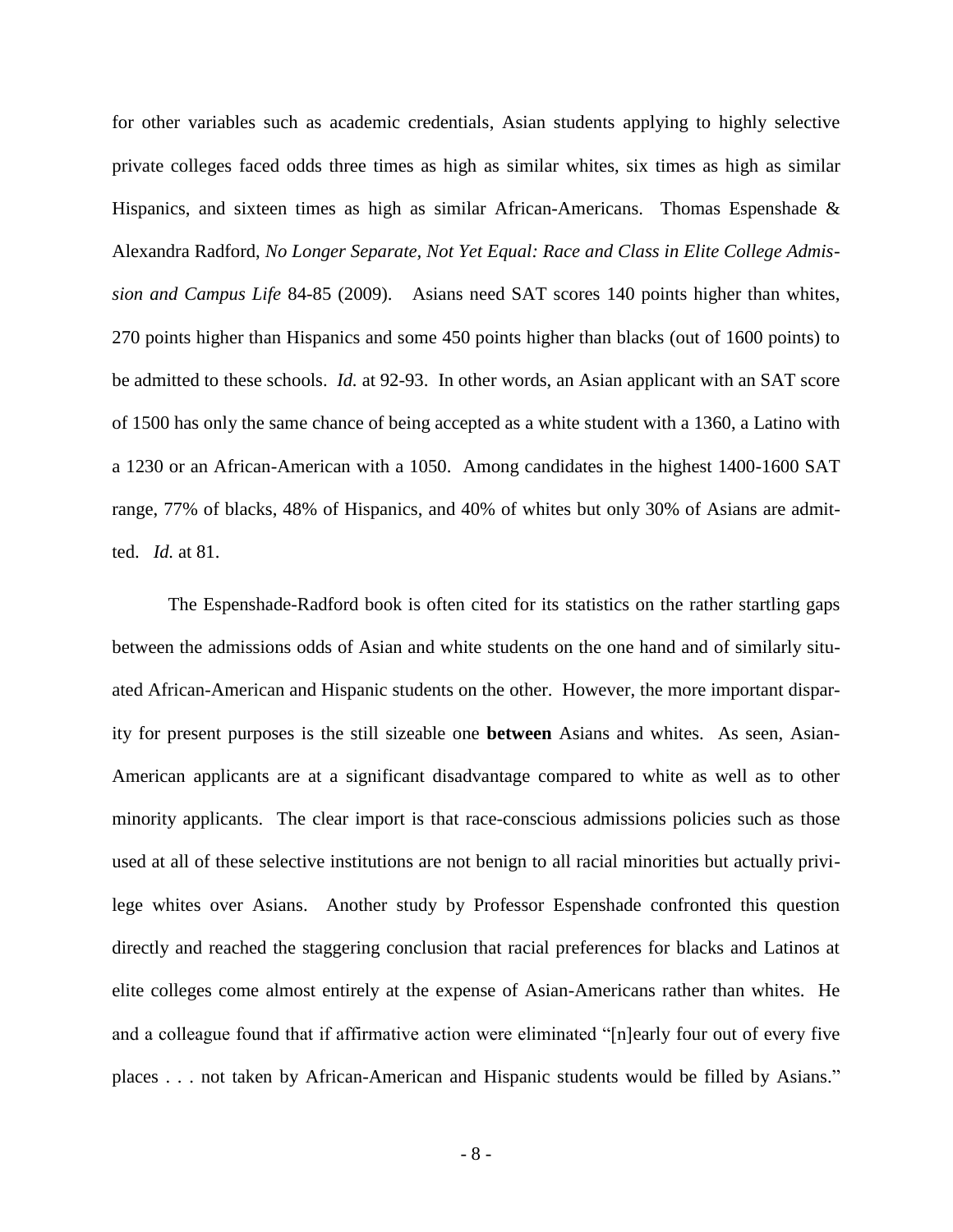Thomas J. Espenshade & Chang Y. Chung, *The Opportunity Cost of Admission Preferences at Elite Universities*, 86 Social Science Q. 293, 298 (2005).

While the Espenshade studies were published in 2005 and 2009 they relied on data from the 1980's and 1990's. *Id.* at 293; Espenshade & Radford, *supra*, at 10. Research incorporating more recent statistics reaches the same results however. As noted earlier, NAS member Althea Nagai recently published *Too Many Asian Americans: Affirmative Discrimination in Elite College Admissions*, *supra*, examining admission of Asian applicants to Harvard and other prestigious institutions. Nagai analyzed data from the National Center for Education Statistics ("NCES") on admissions to Harvard, the California Institute of Technology ("Caltech") and the Massachusetts Institute of Technology ("MIT") for the period from 1980 through 2016. *See* Nagai, *supra*, at 8-9 & n.15. She found that the Asian percentage of the student body at Harvard actually reached its high point 25 years ago, in 1993, at 21%, then declined and, as reflected in Harvard's own figures noted in Section A(1) above, has essentially stagnated over the last ten to fifteen years. *Id.* at 13 & Figure 5. 6

In an exhaustive 2012 study of the same NCES data, author Ron Unz looked at the racial composition of Ivy League and other elite schools since 1980 and found a similar pattern. Ron Unz, *The Myth of American Meritocracy: How corrupt are Ivy League admissions?*, The Amer-

<sup>&</sup>lt;sup>6</sup> One notable finding of Nagai's offers an extreme variant of Prof. Espenshade's findings that racial preferences come almost entirely at the expense of Asians and thus benefit whites compared to them. Nagai compared the racial composition of Caltech and MIT, two extremely similar elite institutions, neither of which provides legacy preferences or recruits athletes. However, MIT does take race into account in admissions decisions, while Caltech is the only top school that rejects the use of racial preferences and instead selects students based almost entirely on academic merit. Thus one can get a fairly good idea of the racial impact of preferences by comparing the populations of the two schools. Strikingly, this comparison suggests that such preferences come **entirely** at the expense of Asian-Americans, who are 43% of the student body at Caltech but only 26% at MIT. Equally striking, the racial group that benefits the most is not African-Americans or Hispanics but **whites**, whose numbers actually **increase** from 29% at Caltech to 35% at MIT. *Id.* at 10 Table 1.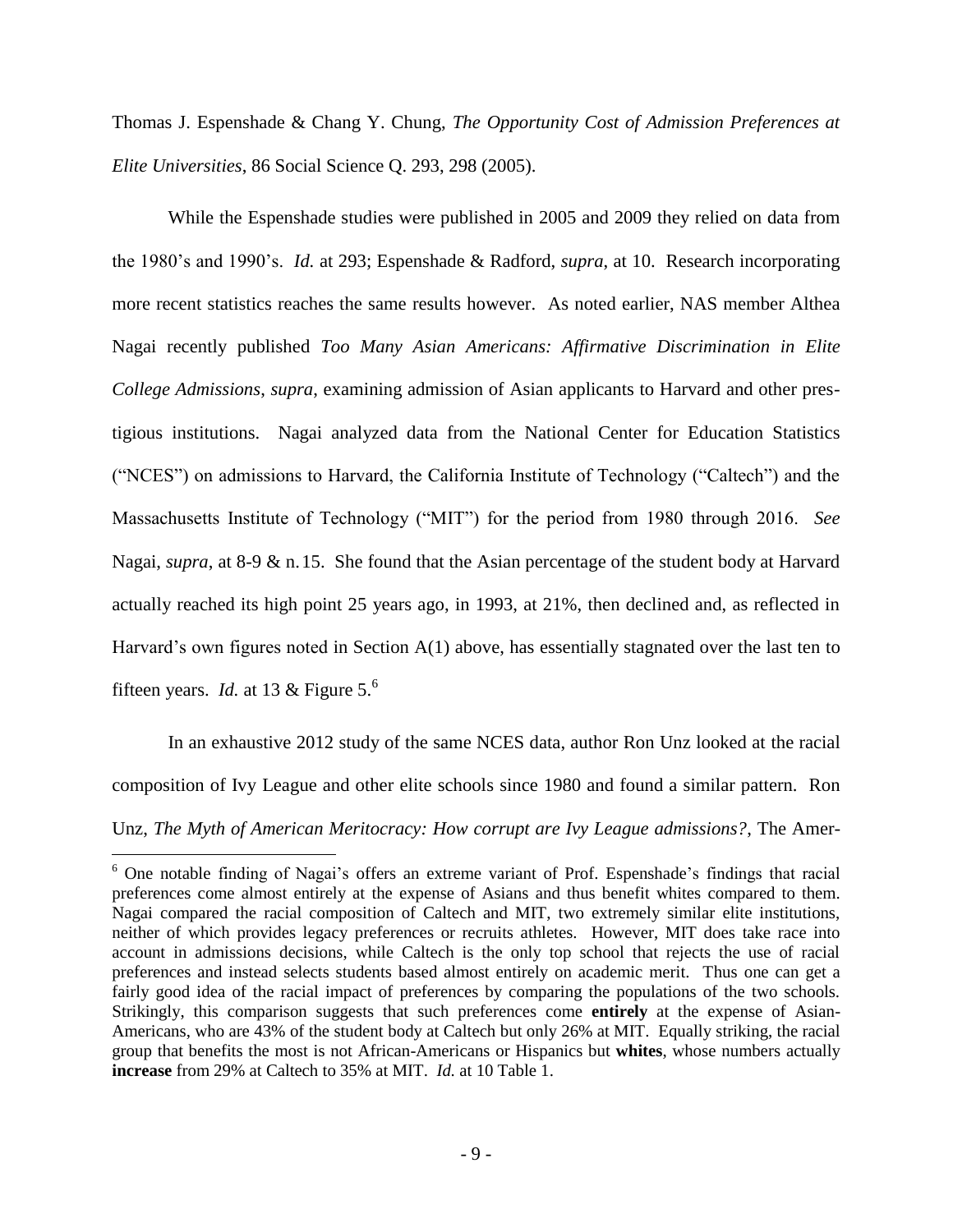<span id="page-13-0"></span>ican Conservative, Dec. 2012, at  $14$ .<sup>7</sup> Asian enrollment at Harvard increased from about four percent to ten percent during the early and mid-1980's. *Id.* at 17-18 & App.  $C^8$ . It then spiked after the Department of Education Office for Civil Rights ("OCR") began an investigation in 1988 into an earlier complaint of discrimination against Asians by Harvard, peaking at 21% in 1993 as noted by Nagai. *Id.* at 18 & App. C. However, beginning in 1994, the first year in which all students were admitted after the close of the investigation in October, 1990, "the Asian numbers went into reverse, generally stagnating or declining during the two decades which followed." *Id.* at 18; *see id.* App. C. Unz found that the striking consistency in the Asian numbers from year to year, reflected in the Harvard figures above for the classes of 2009 through 2018 (*see supra* p. 6), actually dates to this point in the mid-1990's: "Even more surprising has been the sheer constancy of these percentages, with almost every year from 1995–2011 showing an Asian enrollment within a single point of the 16.5 percent average." *Id.* at 18; *see id.* App. C.

Moreover, Unz pointed out that these figures actually understate the decline in Asian representation at Harvard, as they do not take into account that, as noted above, Asians have been the fastest-growing racial group in the United States. The Asian share of the college-age (18-21 year-old) cohort quadrupled from 1.3% to 5.1% between 1976 and 2011. *Id.* at 18-19 &*.* App. B. Factoring this in, Unz calculated that "the percentage of college-age Asian-Americans attending Harvard . . . has . . . dropped by over 50 percent" since peaking in 1993. *Id.* at 19.

Unz found strikingly similar patterns at other Ivy League schools. Not only were the

<sup>7</sup> http://theamericanconservative.com/pdf/The%20Myth%20of%20American%20Meritocracy-Unz.pdf (pdf of print ed.); http://www.theamericanconservative.com/articles/the-myth-of-american-meritocracy/ (html)

<sup>8</sup> The Appendices are available online at http://www.theamericanconservative.com/articles/meritocracyappendices/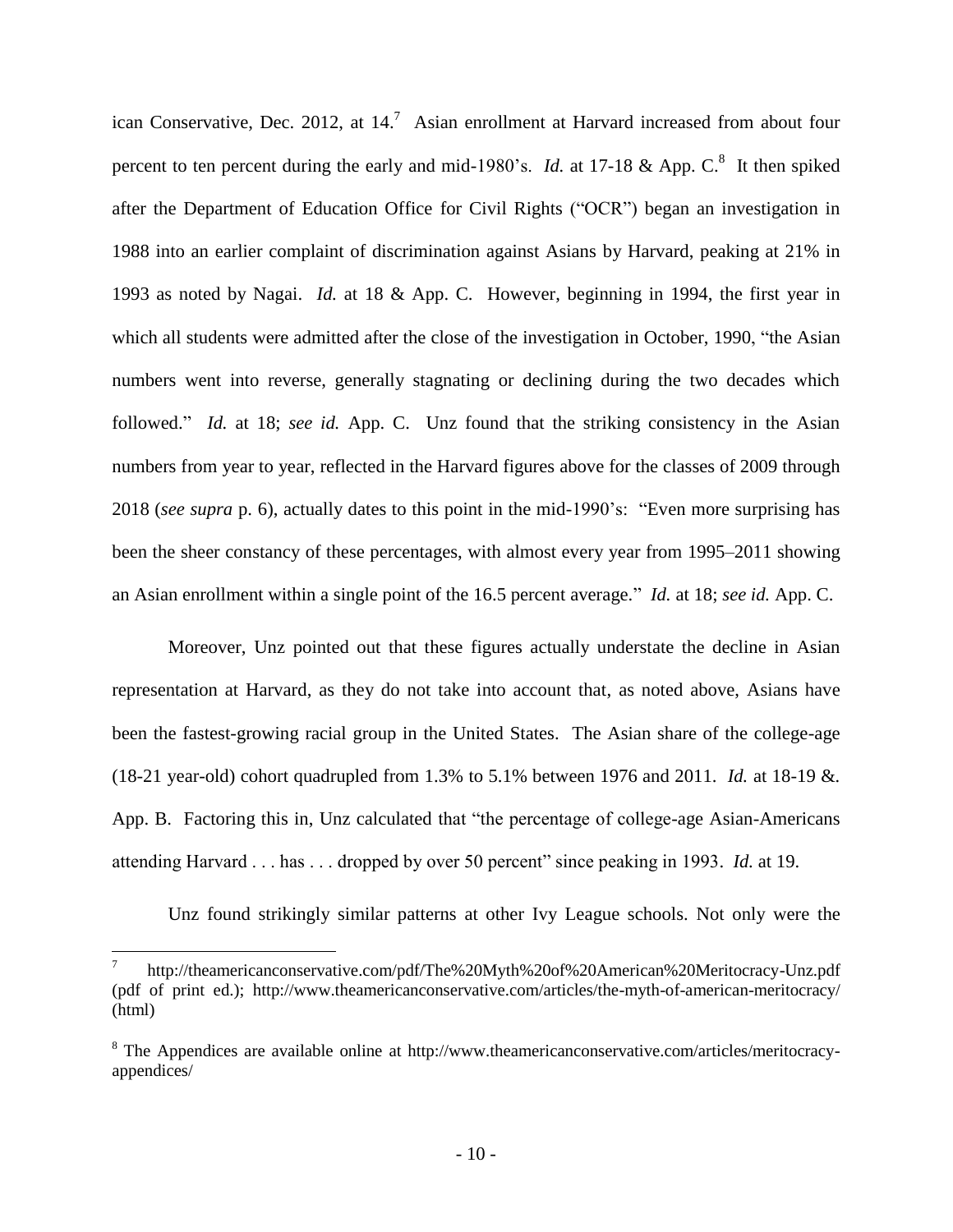Asian admission numbers remarkably stable from year to year, but from college to college as well. After the closing of the OCR Harvard investigation "Asian enrollments across all those universities rapidly converged to the same level of approximately 16 percent, and remained roughly static thereafter." *Id.* at 18. This convergence (and its striking contrast with the pattern at Caltech which, as noted above, does not take race into account in admission, as well as with the ballooning of the Asian college-age population) is starkly depicted in Unz's chart below.



*Id.* at 18. This apparent conscious parallelism in Ivy League Asian admissions further supports the strong inference that there is more than a "little possibility" that it is motivated by prejudice or stereotyping.

## <span id="page-14-0"></span>**B. Historical Evidence That Harvard's "Holistic" Admissions Policies Were Instituted to Exclude Jews, and are Now Applied to Asians in the Same Way and for the Same Reasons, Buttresses the Conclusion That These Policies are Motivated by Prejudice or Stereotype**

There is indisputable historical evidence that the "holistic" admissions system which Harvard defends here was originally instituted to exclude Jewish students who were stereotyped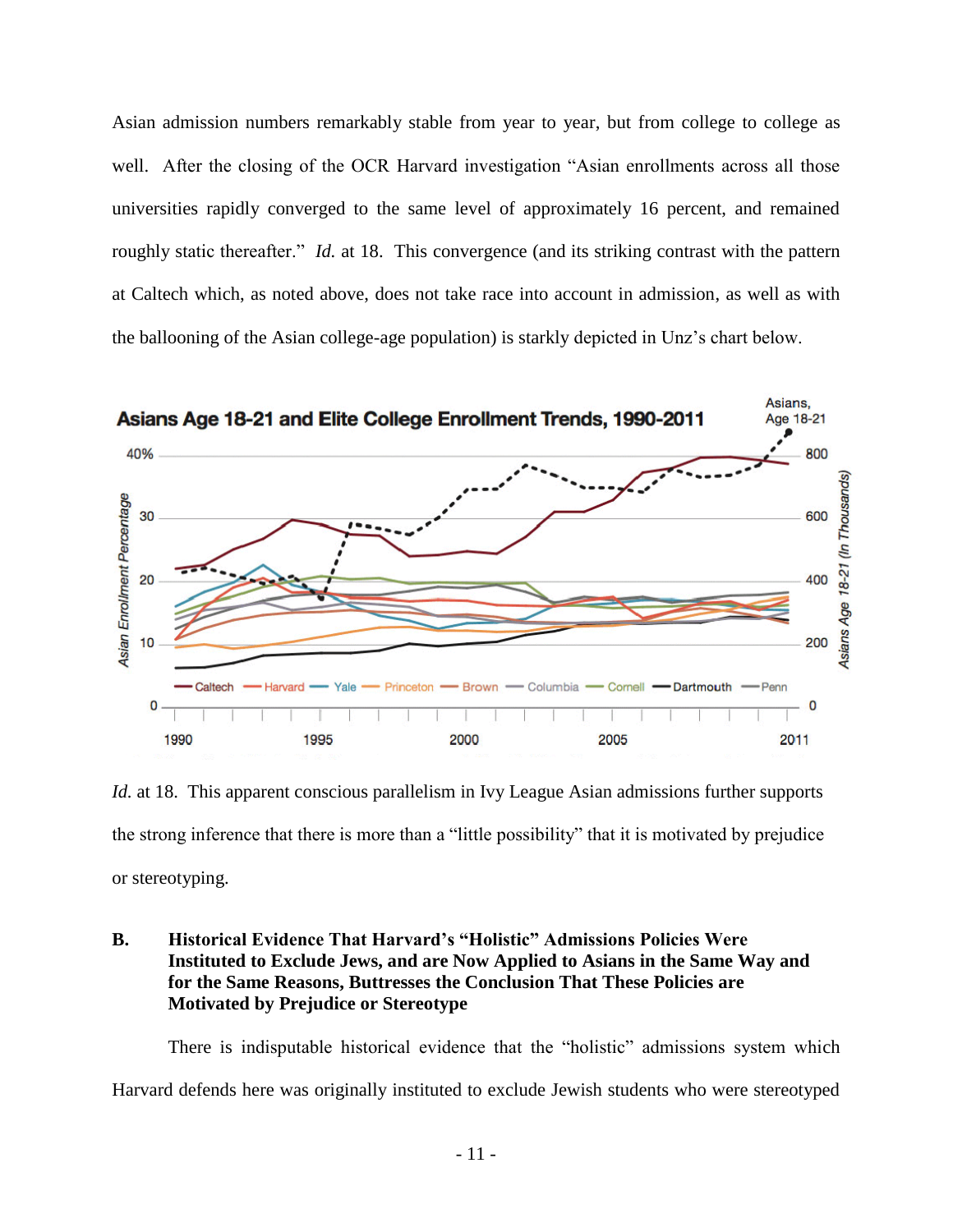in much the same way that Asian-Americans are today. And there are uncanny parallels between the imposition of a de facto Jewish quota under this system in the 1920's and the Asian admission experience since the 1990's. This historical background further bolsters the conclusion from the statistical record of a significant possibility that Harvard's policies are motivated by prejudice or stereotype,

As Unz summarizes this history:

During the 1920s, the established Northeastern Anglo-Saxon elites who then dominated the Ivy League wished to sharply curtail the rapidly growing numbers of Jewish students, but their initial attempts to impose simple numerical quotas provoked enormous controversy and faculty opposition. Therefore, the approach subsequently taken by Harvard President A. Lawrence Lowell and his peers was to transform the admissions process from a simple objective test of academic merit into a complex and holistic consideration of all aspects of each individual applicant; the resulting opacity permitted the admission or rejection of any given applicant, allowing the ethnicity of the student body to be shaped as desired. As a consequence, university leaders could honestly deny the existence of any racial or religious quotas, while still managing to reduce Jewish enrollment to a much lower level, and thereafter hold it almost constant during the decades which followed. For example, the Jewish portion of Harvard's entering class dropped from nearly 30 percent in 1925 to 15 percent the following year and remained roughly static until the period of the Second World War.

*Id.* at 16 (footnotes omitted).

The anti-Semitism that gave rise to Harvard's holistic system is eye-popping, and worth recounting at some length. Professor Alan Dershowitz has termed the origin of the holistic plan "one of the most shameful episodes in the history of American higher education in general, and of Harvard College in particular." Alan M. Dershowitz & Laura Hanft, *Affirmative Action and the Harvard College Diversity Discretion Model: Paradigm or Pretext?*, 1 Cardozo L. Rev. 379, 385 (1979). The following discussion draws heavily on this article and on Berkeley Professor Jerome Karabel's 2005 book, *The Chosen: The Hidden History of Admission and Exclusion at Harvard, Yale and Princeton* 1-109 to set out this history. *See also* Pl's SMF ¶¶ 21-46.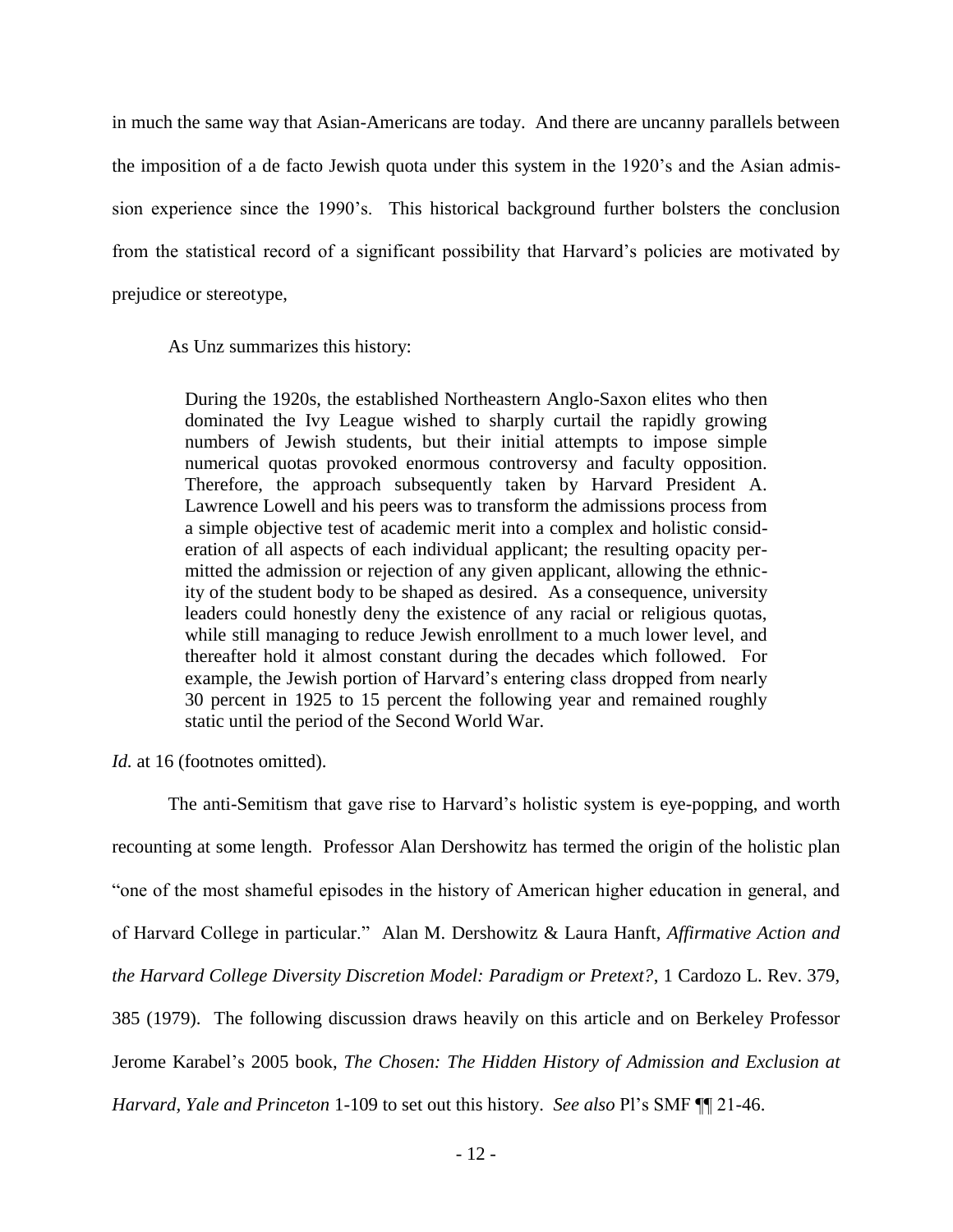Prior to the early 1920's admission to Harvard and other Ivy League schools was based almost entirely on grades and an entrance examination. Essays and personal interviews were not required, and there was relatively little consideration of extracurricular activities or of the kind of subjective "character" traits included in today's amorphous "personal rating" (*see supra* p. 4 & n.3). While the admission criteria were objective, until about the turn of the century they were not particularly demanding, in keeping with the Ivy League reputation as a place for the social rather than the intellectual elite. Beginning in the 1890's, however, Harvard began to make its requirements more academically rigorous, just as increasing numbers of Jewish immigrants whose culture emphasized academics were arriving in America, and Jews began to comprise a growing share of the student population. Harvard was already 7 percent Jewish by 1900, a figure which increased to 10% in 1909, 15% in 1914 and 21.5% in 1922.

<span id="page-16-0"></span>This trend did not sit well with many of Harvard's officials and alumni. As early as 1907 the dean of financial aid expressed his preference for "sons of families that have been American for generations" rather than the "increasing class [of] foreigners, and especially the Russian Jews." Some twenty years later, as Jewish enrollment reached its peak, a member of the Class of 1901 wrote to President Lowell after attending the Harvard-Yale game that "to find that one's University had become so Hebrewized was a fearful shock. There were Jews to the right of me, Jews to the left of me." Bemoaning that "[t]he Jew is undoubtedly of high mental order" and that therefore raising academic standards only increases their number, the anguished alum beseeched Lowell to "devise a way to bring Harvard back to the position it always held as a 'white man's' college."

These concerns found a sympathetic ear in Lowell, who responded that he "had foreseen the peril of having too large of a number of an alien race and had tried to prevent it." Indeed he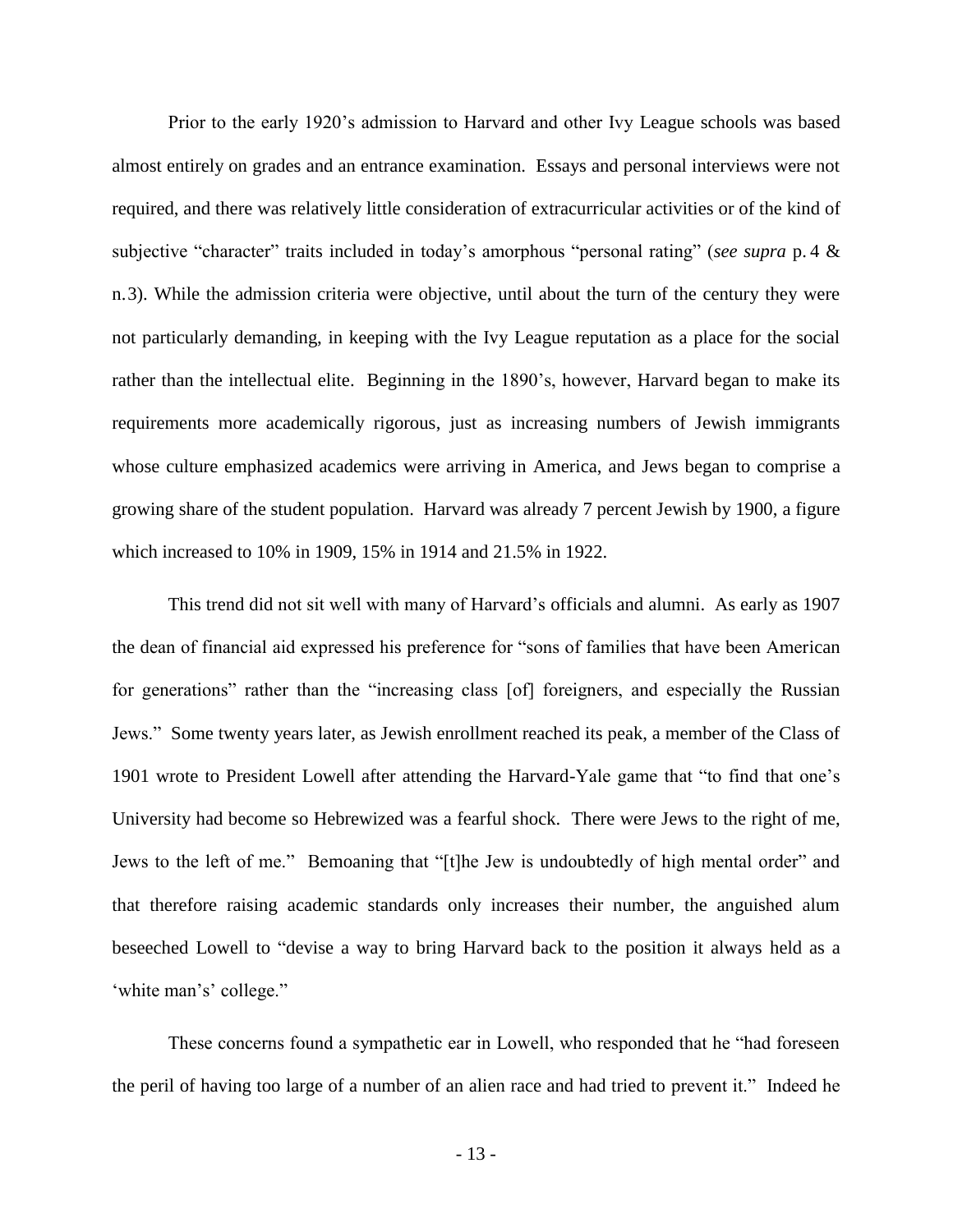had. Lowell first warned of the "Jewish problem" in a 1920 letter expressing fear that the rising tide of Jews would "ruin the college" and suggesting a 15% cap on their enrollment. In 1922 he formally proposed such a quota to the faculty, which rejected it but instead adopted a geographic diversity plan in an attempt to limit the enrollment of students from Jewish areas.

The geographic diversity effort did not work and the Jewish numbers continued to increase, reaching 27.6% in 1925. At that point Lowell, rather than renewing the battle for an express Jewish quota, proposed the imposition of a de facto one by the institution of highly discretionary admissions criteria emphasizing subjective measures of "aptitude and character" rather than exam scores. "To prevent a dangerous increase in the proportion of Jews," he wrote to the Admissions Committee, "I know at present only one way which is at the same time straightforward and effective, and that is a selection by a personal estimate of character." Lowell was quite candid that "a very large proportion of the less desirable, upon this basis, are ... the Jews." The faculty not only adopted the new holistic admissions plan but made the process even more subjective, directing the admissions committee to personally interview as many applicants as possible to gather additional information on "character and fitness."

The Supreme Court has ruled that the "historical background" of a challenged action is an important consideration in a civil rights case, even when examining a policy such as a zoning code that is racially "neutral on its face," and that the "administrative history may be highly relevant, **especially where there are contemporary statements by members of the decisionmaking body**" indicating invidious intent. *Village of Arlington Heights v. Metropolitan Housing Development Corp.*, 429 U.S. 252, 267, 266, 268 (1977) (emphasis added). The present case involves not a facially neutral policy like the zoning ordinance in *Arlington Heights*, but an expressly race conscious one, and thus the substantive standard is that articulated in *Grutter* and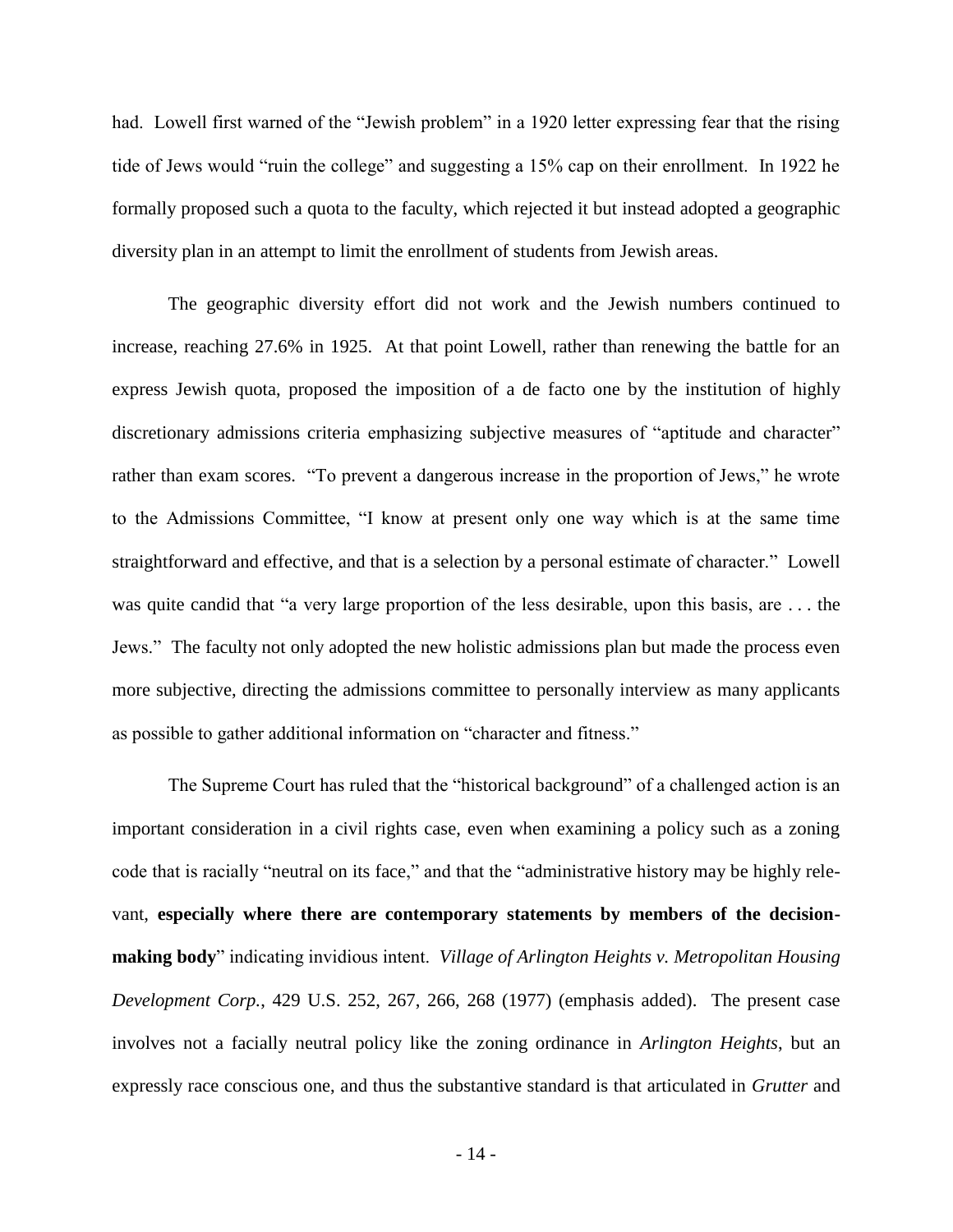*City of Richmond v. J. A. Croson Co.*, *supra*: that to survive strict scrutiny there must be "little or no possibility" that the policy was motivated by prejudice or stereotyping. Here the contemporary statements of President Lowell and other Harvard officials in devising and instituting the holistic admissions policy provide damning proof that it was.

The impact of the holistic policy was immediate and drastic. The percentage of Jews in Harvard's freshman class plummeted from over 27% in 1925 to just 15% in 1926, and remained virtually unchanged at about that level until the 1940's. During this time Harvard buttressed this quota by reinforcing the holistic elements of its admissions system, for the first time requiring candidates to submit personal essays and descriptions of their extracurricular activities in an attempt to further emphasize "leadership" skills and "character." Jewish numbers at Harvard did not begin to rebound until after World War II, but even as late as 1952 an Admissions Committee report expressed concern that the impression that Harvard was "dominated by Jews" might cause a loss of "students from upper-income, business backgrounds."

Comparing the experience of Jewish students of that era and Asian students over the last several decades under Harvard's holistic admissions plan, Unz observes that the Asian experience "exactly replicates the historical pattern . . . in which Jewish enrollment rose very rapidly, leading to imposition of an informal quota system, after which the number of Jews fell substantially, and thereafter remained roughly constant for decades." Unz, *supra*, at 18. This is starkly illustrated in the chart below comparing Harvard's Jewish enrollment for the period from 1908 to 1942 with its Asian enrollment for the corresponding period from 1976 to 2010: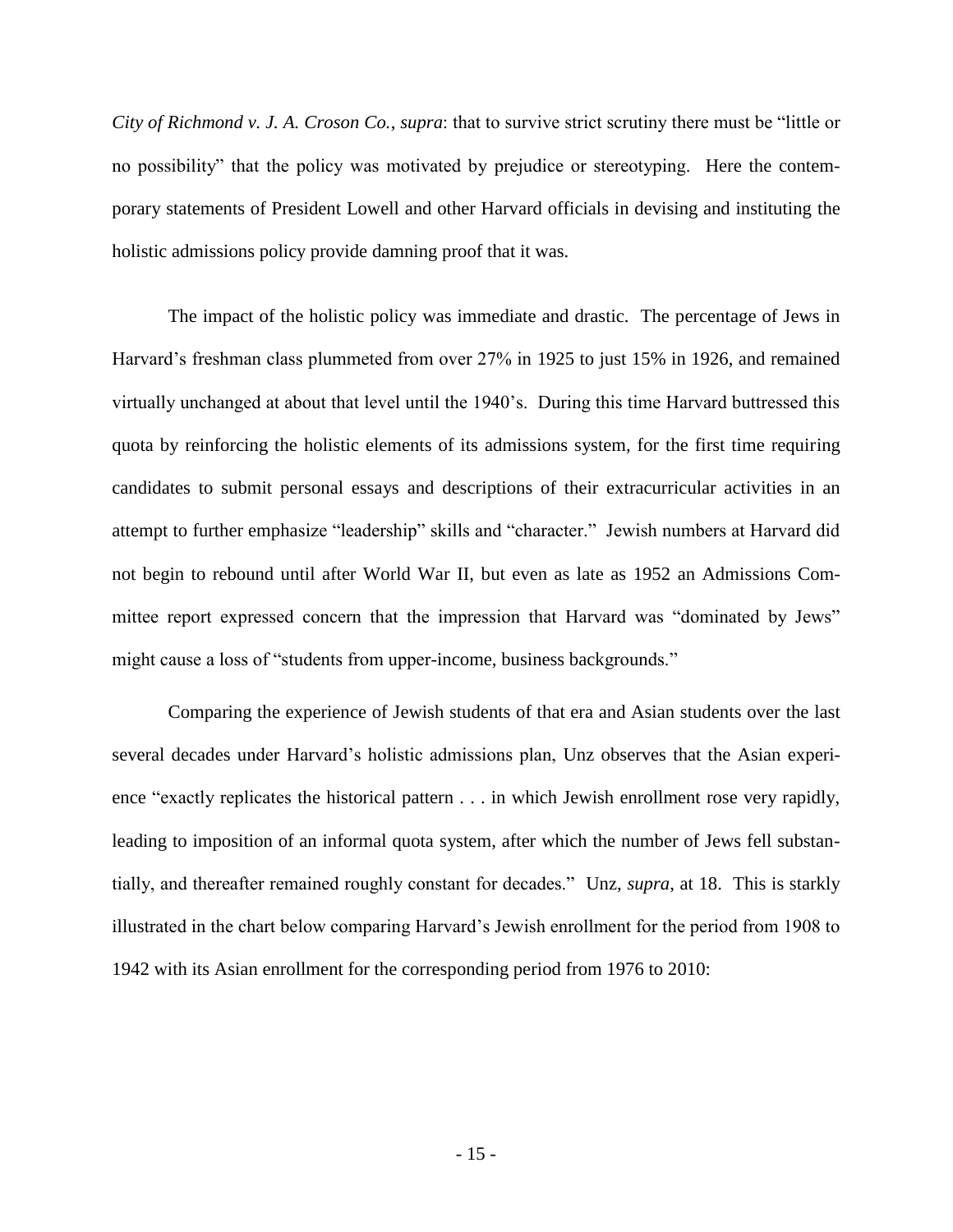

Dennis Saffran, *Fewer Asians Need Apply*, City J., Winter 2016 at 38, 43, https://www.cityjournal.org/html/fewer-asians-need-apply-14180.html.

This stunning parallel and the consistently low "personal ratings" given to Asian-American applicants (*supra* p. 4) make clear that, just as it did with the Jews eighty years ago, Harvard now deems another upstart, achievement-oriented minority that has been too successful under the old academic standards to be deficient in the highly subjective and discretionary "personal estimate of character" favored by President Lowell.

## <span id="page-19-0"></span>**C. Anecdotal Evidence of Biased and Stereotypical Views About Asian Students Reinforces This Conclusion**

This statistical and historical evidence that there is far more than a "little possibility" that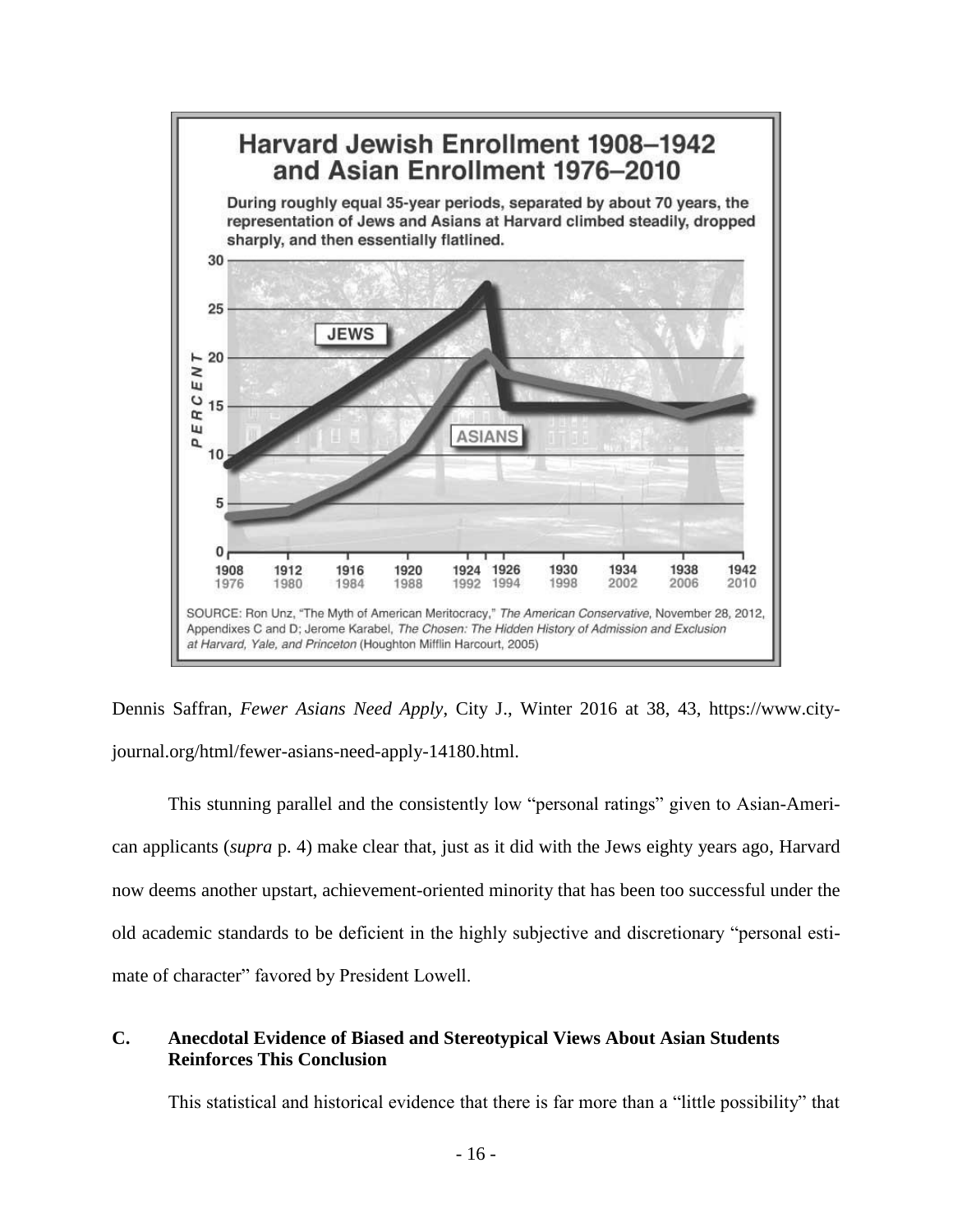the holistic admissions policy is motivated by prejudice or stereotype is supported by anecdotal accounts strongly suggesting that officials at Harvard and other elite colleges are consciously or unconsciously biased against Asian applicants based on a stereotypical view of Asian students as uninteresting, uncreative and one-dimensional.

*Wall Street Journal* reporter Daniel Golden summarized this stereotypical view in his 2006 book, *The Price of Admission: How America's Ruling Class Buys Its Way into Elite Colleges—and Who Gets Left Outside the Gates*: "Asians are typecast in college admissions offices as quasi-robots programmed by their parents to ace math and science tests." *Id.* 201. He chronicled example after example of this prejudiced thinking. MIT's Dean of Admissions (engaging in the kind of racial stereotyping which, as Golden notes, would be unimaginable in the case of a black applicant) said of one rejected applicant with stellar credentials that he "looked like a thousand other Korean kids with the exact same profile," was "yet another textureless math grind" and "just wasn't . . . interesting." *Id.* A former Vanderbilt administrator said that Asians are good students but don't provide a stimulating intellectual environment. *Id.*

Most notably, Golden described "stereotyping by Harvard admissions evaluators" unearthed in the earlier federal investigation (*see supra* p. [10\)](#page-13-0). Then as now "Harvard evaluators ranked Asian American candidates on average below whites in 'personal qualities'." And, "[i]n comments written in applicants' files":

Harvard admissions staff repeatedly described Asian Americans as "being quiet/shy, science/math oriented, and hard workers," ....One reader summed up an Asian applicant this way: "He's quiet and, of course, wants to be a doctor." Another wrote that an applicant's "scores and application seem so typical of other Asian applications I've read: extraordinarily gifted in math with the opposite extreme in English."

*Id.* 202.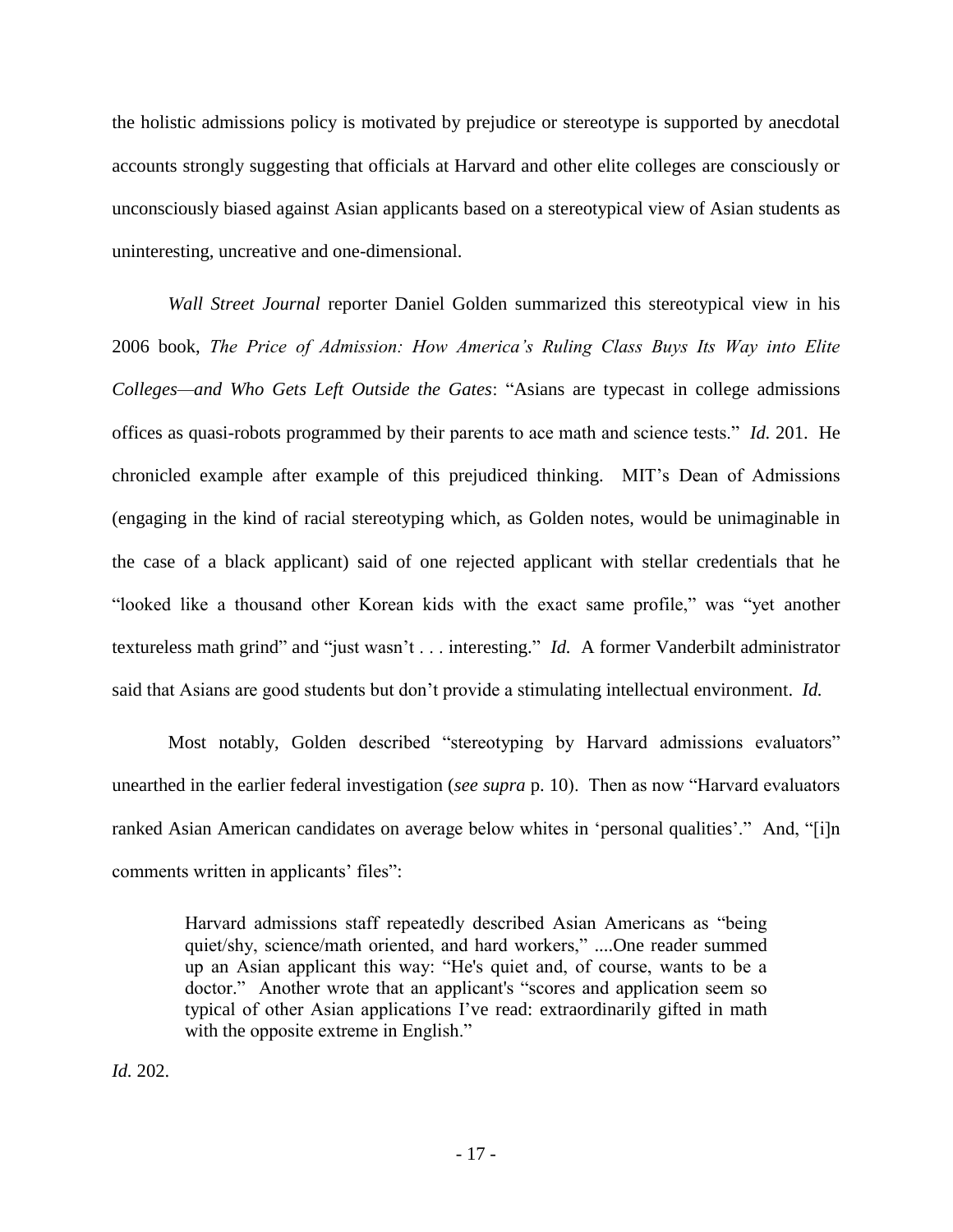There are similar indications of prejudice on the part of Harvard officials in the present record, even as redacted. Perhaps the most telling is the response of then President Drew Faust to a 2012 letter from an alumnus reminiscent of the 1920's "Jews to the right of me, Jews to the left of me" letter to President Lowell (*supra* p. [13\)](#page-16-0). Urging Faust to adopt "informal quotas" on Asians, the alum wrote: "The last time I was in Cambridge it seemed to me that there were a large number of oriental students. … I think they probably should be limited to 5%." Pl's SMF ¶ 341. Faust's office asked Director of Admissions Marlyn E. McGrath to respond "on behalf of the president" "[g]iven the nature of his suggestions." Pl's Ex. 132, Doc. No. 421-132. McGrath's response on Faust's behalf to this blatantly racist letter, though not as enthusiastic as Lowell's to the earlier letter, was nonetheless startlingly respectful for the present era. She lauded his "many thoughtful observations about Harvard College students and the results of the admissions process," thanked him for his "efforts to help us continually to improve the quality of our student body," and reiterated in conclusion that "[a]ll of us at Harvard appreciate your thoughtful letter, as well as your loyalty over the years." *Id.*; Pl's SMF ¶ 342. McGrath offered only the most subtle and obscure hints of any disagreement with the tenor of the letter (noting, for example, that there were several international students on the squash team  $-$  a particular interest of his apparently). Pl's Ex. 132. But nowhere did she take issue with his proposal to establish quotas on "oriental students." Pl's SMF ¶ 342.

Even more startling was President Faust's defiant defense of this "polite and respectful" response at her deposition. *Id.* ¶ 343. Noting that the alum was 90 years old, had "probably … fought in World War II" and had "given some kind of support to scholarships," she unrepentantly stated that "there's just no reason to tell him his letter is preposterous." *Id.* She refused to say if she would have sent the same polite response to a letter calling for quotas on African-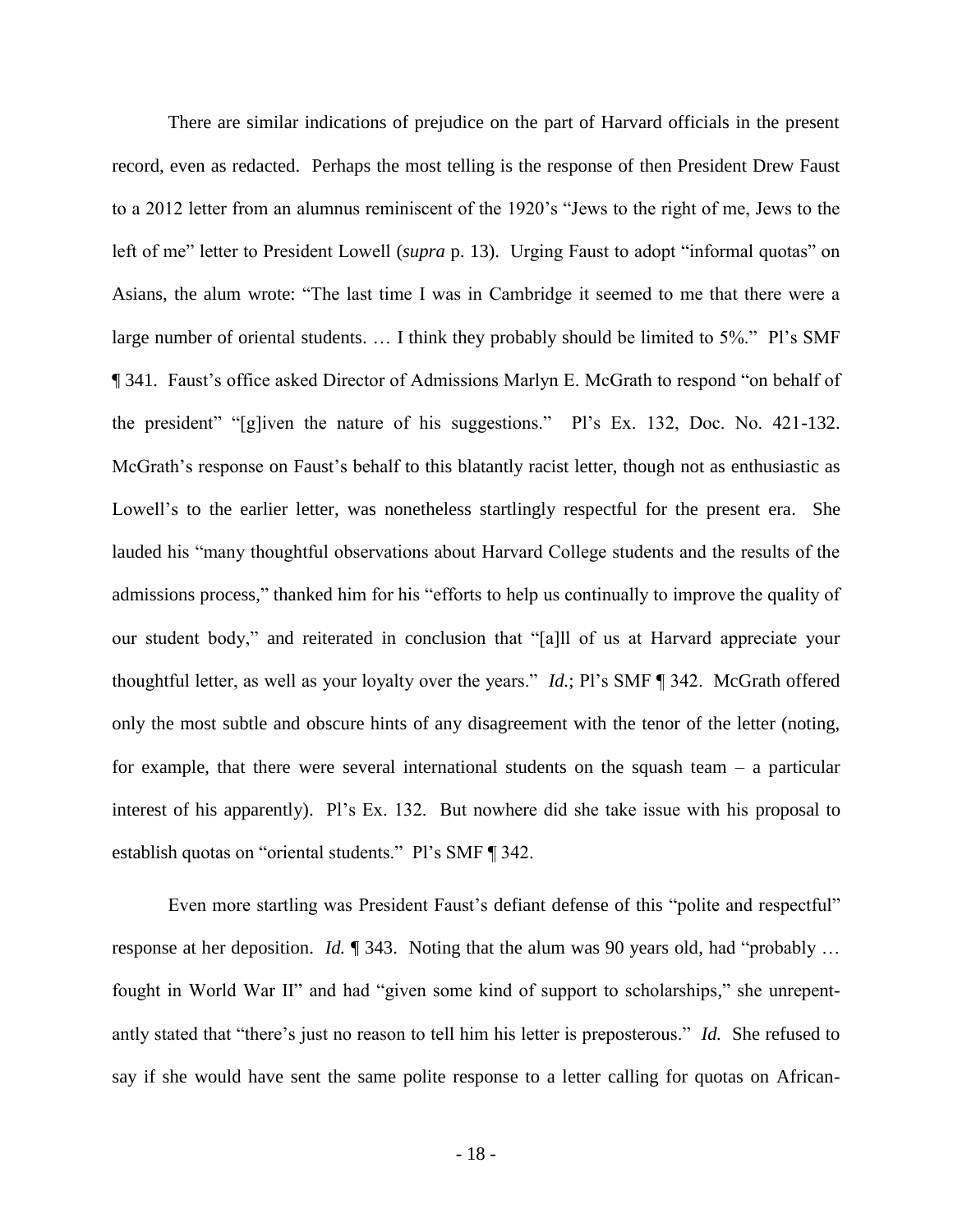American students, and when asked how Asian-American students might feel about the response she replied that "Asian-American students have not seen" it. *Id.* ¶ 344. (McGrath similarly testified that she had "no regrets" about the response, and first refused to "speculate" but then asserted that she "might have" sent the same response to a letter arguing that "that there were too many black students on campus." *Id.*; McGrath Dep. 381:5-13; 382:25-383:2 (Pl's Ex. 17, Doc. No. 421-17).

President Faust may well be correct that no purpose would have been served by a more confrontational response (*see also* McGrath Dep. 380:3-11 [would not have been "productive" or fruitful"]), and that the man's age, service and financial contributions should give him a pass. But amicus respectfully submits that it is inconceivable that Harvard, which has long trumpeted its commitment to confronting racism and providing a welcoming environment for students of color, *see e.g.*, Colleen Walsh, *Faust Issues Clarion Call to Fight Racism*, The Harvard Gazette (Aug. 30, 2017);<sup>9</sup> Tania deLuzuriaga, *Report Issued on Inclusion, Belonging*, The Harvard Gazette (Mar. 27, 2018),  $^{10}$  would have sent a similar response to a letter calling for the imposition of quotas on black, Latino or other minority students, or would have responded so cavalierly to their potential feelings about such a letter. This patently unfair double standard provides further support for the inference that the holistic admissions policy which underrepresents Asian applicants is motivated by bias against them. *See also* Pl's Mem. at 21; Pl's SMF ¶¶ 345, 346 (recounting prompt responses by Faust and other Harvard officials to allegations of discrimination against other groups).

<sup>&</sup>lt;sup>9</sup> https://news.harvard.edu/gazette/story/2017/08/harvard-president-issues-clarion-call-to-fight-racism/

 $^{10}$  https://news.harvard.edu/gazette/story/2018/03/harvard-issues-task-force-report-on-inclusionbelonging/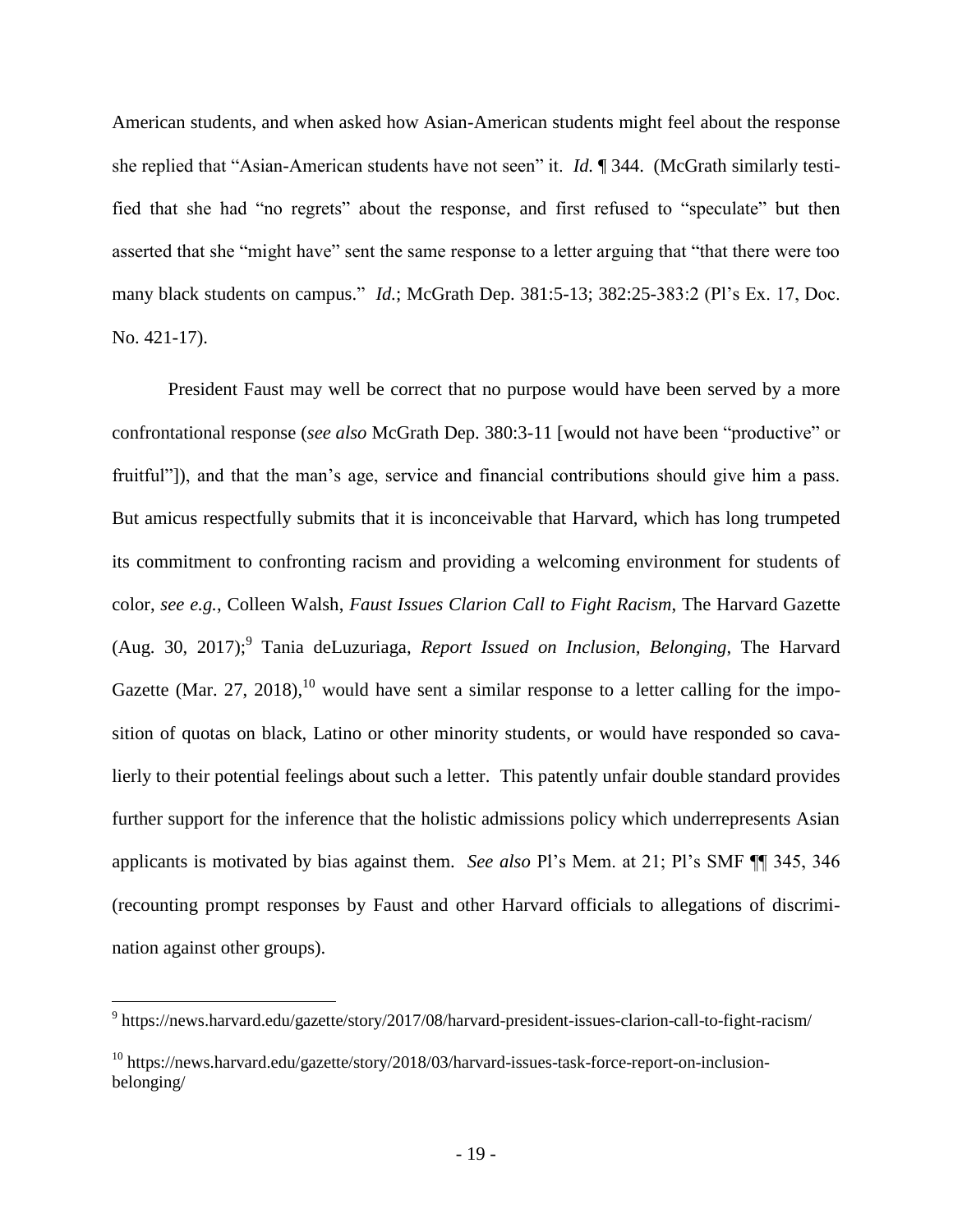In contrast to Harvard's polite and respectful personal response to the anti-Asian alumnus, when an Asian-American high school student sent Faust an "extraordinarily well-written" letter in 2014 expressing concern about media reports of discrimination against Asians by Harvard, a university she had "always admired," she received a "generic response ... saying that the President's Office is not involved in admissions, and [she] should contact the Admissions Office." In discussions between the President's office and the Admissions Office about this response, Admissions Director McGrath joked that "we are always happy to give our own dumb answer if she contacts us." Pl's SMF ¶¶ 335, 336; Pl's Ex. 118, Doc. No. 421-118.

Another example suggesting bias on the part of Harvard officials is their stonewalling reaction to Harvard's own OIR internal investigation documenting discrimination against Asian-Americans (*see supra* p. [5\)](#page-8-0). As plaintiff recounts, when briefed on OIR's reports Dean of Admissions William Fitzsimmons and Dean of the College Rakesh Khurana sat silently, asked no questions, did not request any additional information or study, did not report the OIR findings to anyone or take any action on them, and did not express any concern about the unfairness to Asian-American applicants revealed in the reports. *See* Pl's Mem. at 15-16 and portions of Pl's SMF cited there. Dean Fitzsimmons nonetheless testified at his deposition that "we would always be vigilant about any suggestion of discrimination" but that he believed that his response to the OIR reports had been vigilant. Pl's SMF ¶¶ 566-572; Fitzsimmons Dep. 442:25-445:7, Pl's Ex. 9, Doc. No. 421-9. It is unimaginable that Harvard officials would have responded to findings of discrimination against any other racial minority group in this fashion.

Finally, Harvard's very posture in this litigation reflects stereotyping of Asian-Americans as it relies on an expert report purporting to find that they are less "likely to be multi-dimensional" than are whites. Pl's SMF ¶ 761; Card Rep. 35, Def's Ex. 33, Doc. No. 419-33. It is also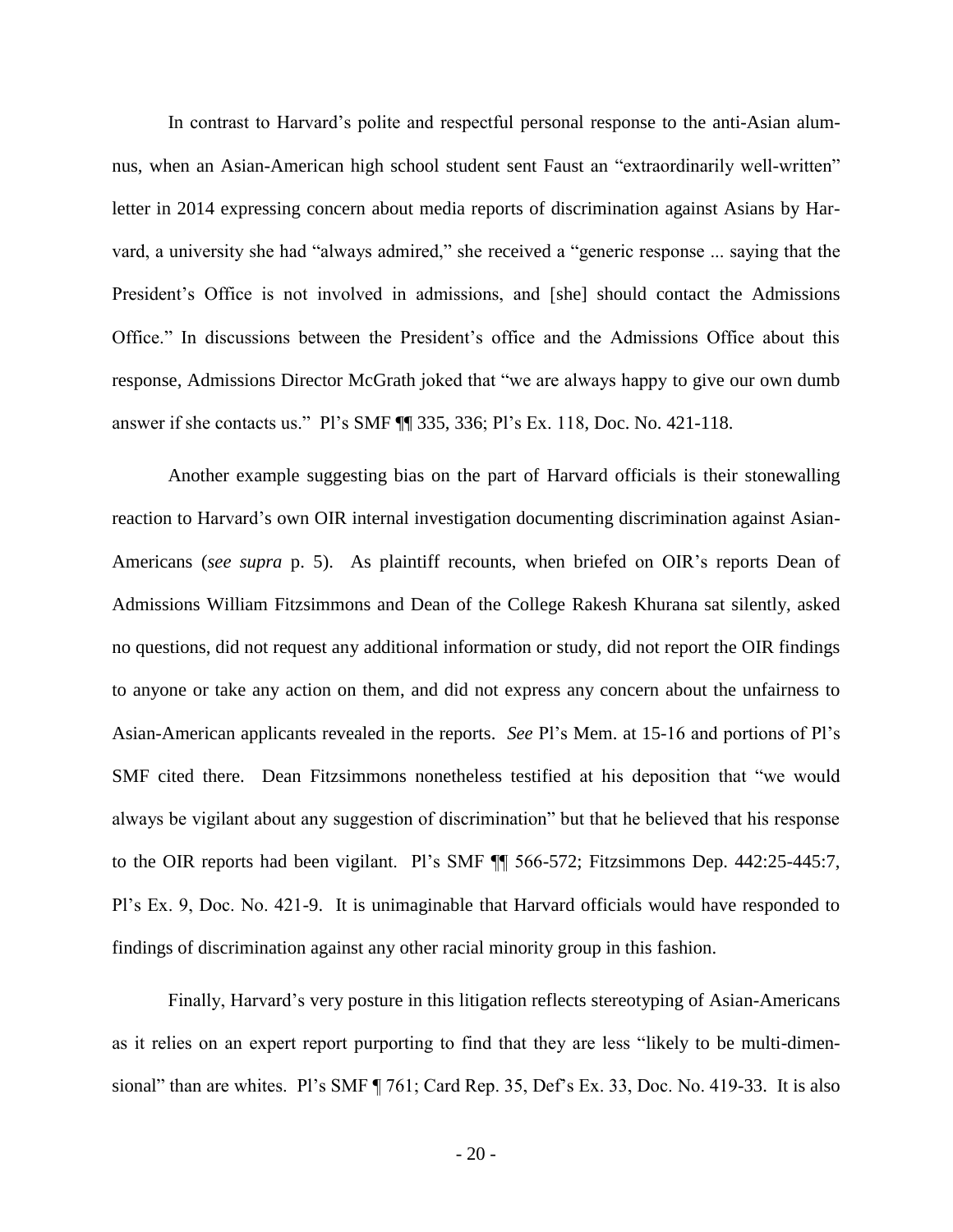noteworthy in this regard that plaintiff's expert included the biased "personal rating" in his statistical models – merely taking Dean Fitzsimmons's word for it that race was not a factor in the personal rating scores. Pl's SMF ¶¶ 759, 772.

## **CONCLUSION**

<span id="page-24-0"></span>For the foregoing reasons, Amicus respectfully requests that the Court grant plaintiff's motion for summary judgment and deny defendant's motion for summary judgment.

Dated: July 30, 2018

Respectfully submitted,

Dennis J. Saffran 38-18 West Drive Douglaston, NY 11363 718-428-7156 djsaffranlaw@gmail.com

/s/ Dwight Duncan

Dwight Duncan BBO #553845 *Counsel of Record* 333 Faunce Corner Road Dartmouth, MA 02747-1252 508-985-1124 dduncan@umassd.edu

*Attorneys for Amicus Curiae National Association of Scholars*